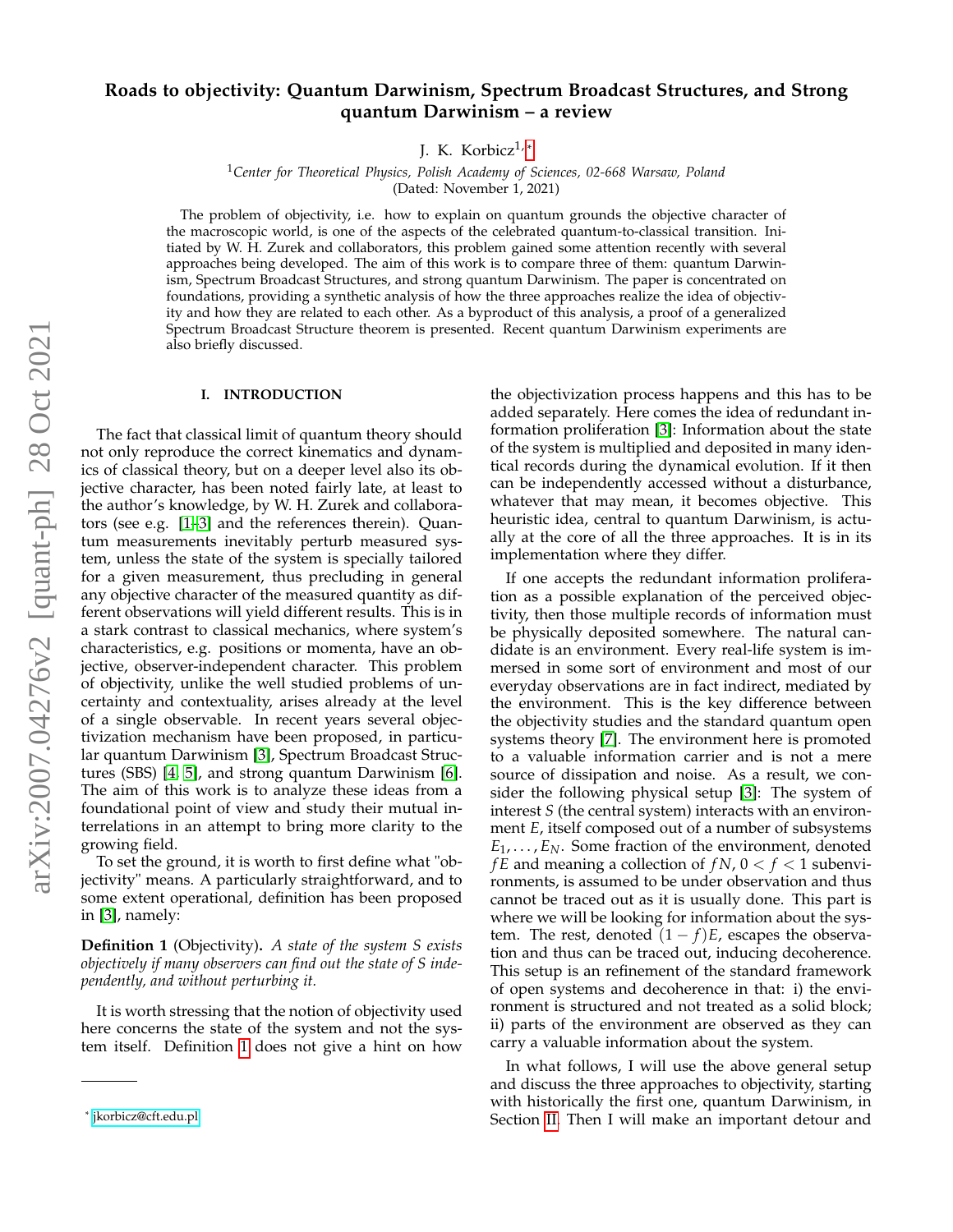elaborate on the notion of non-disturbance in Section [III](#page-2-0) to come back to quantum Darwinism and the role of conditional quantum mutual information in Section [IV.](#page-4-0) Section [V](#page-5-0) discusses Spectrum Broadcast Structures (SBS), including a generalized SBS theorem. Strong quantum Darwinism is presented in Section [VI.](#page-9-0) In Section [VIII,](#page-13-0) I briefly discuss recent experiments, aimed at simulating/checking for quantum Darwinism.

### <span id="page-1-0"></span>**II. QUANTUM DARWINISM AND THE MEANING OF QUANTUM MUTUAL INFORMATION**

As mentioned in the Introduction, the main idea behind quantum Darwinism is that in the course of the interaction with the environment, some information about the system's state not only "survives" the interaction but also "multiplies" in the environment in the sense that it becomes: i) redundantly encoded in many copies in the environment fragments and ii) locally accessible for a readout without disturbance, thus becoming objective. To check if that has taken place, Zurek and collaborators proposed an entropic condition [\[3\]](#page-14-1), which in its sharp (ideal) form can be stated as follows:

**Definition 2** (Quantum Darwinism)**.** *There exists an environment fraction size f*<sup>0</sup> *such that for all fractions larger than it,*  $f \geq f_0$ *, it holds:* 

<span id="page-1-1"></span>
$$
\mathcal{I}(\varrho_{S:FE}) = \mathcal{H}(\varrho_S) \text{ independently of } f. \tag{1}
$$

Before proceeding with the analysis of the above Definition, it is a good place to introduce the basic notation. Following the usual quantum information practice, quantum states will in general carry indices of their corresponding Hilbert spaces. For example,  $\varrho_S$ in a quantum state on the system's Hilbert space  $\mathcal{H}_S$ ; multipartite states will be denoted by  $\rho_{A:B}$ , meaning a state on a tensor product  $\mathcal{H}_A \otimes \mathcal{H}_B$  and the colon denotes which partition we are interested in. The function  $\mathcal{H}(\varrho) \equiv -\text{Tr}(\varrho \log \varrho)$  is the von Neumann entropy. Finally,  $\mathcal{I}(q_{S:FE})$  is the quantum mutual information between the system *S* and a fraction *f E* of the environment, defined as [\[8\]](#page-15-0):

<span id="page-1-3"></span>
$$
\mathcal{I}(\varrho_{A:B}) \equiv \mathcal{H}(\varrho_A) + \mathcal{H}(\varrho_B) - \mathcal{H}(\varrho_{A:B}), \tag{2}
$$

where  $\rho_{A,B} \equiv \text{Tr}_{B,A} \rho_{A:B}$  are reductions (partial traces) of the bipartite state  $\rho_{A:B}$  to respective subspaces *A* and *B*. In what follows, a simplified notation  $\mathcal{I}(A : B)$  will be used instead of  $\mathcal{I}(\varrho_{A:B})$  whenever this will not lead to a confusion.

Condition [\(1\)](#page-1-1) is usually motivated as follows: Since quantum mutual information captures total correlations present in the state, for the moment interpreted intuitively as some sort of information, and enlarging the fraction size past some critical size  $f_0$  brings no new correlations, this means that fraction  $f_0$  already has the full information about the system, as measured by the entropy of the reduced state  $\mathcal{H}(S)$ . It is then tacitly assumed that any environment fraction of the size  $f_0$  has this property and since there are  $R_0 = N/(f_0 N) = 1/f_0$ such disjoint fractions, the information is redundantly encoded in  $R_0$  copies, the number being called information redundancy.

Of course one cannot expect [\(1\)](#page-1-1) to hold for arbitrary large fractions as for bigger and bigger fractions more correlations are taken into account, including quantum ones involving large portions of the environment (e.g. for pure global states  $\mathcal{I}(S : E) = 2\mathcal{H}(S)$ . So in fact the quantification "for all" in [\(1\)](#page-1-1) is not exactly precise as [\(1\)](#page-1-1) can possibly be expected to hold in some window  $f_0 \le f \le f_{max}$  only, but this is not important here. Also in realistic situations one would expects some errors and substitute the ideal condition [\(1\)](#page-1-1) with a softened version, allowing for some relative error (called deficit) *δ*:

<span id="page-1-2"></span>
$$
\mathcal{H}(S) \ge \mathcal{I}(S : fE) \ge (1 - \delta)\mathcal{H}(S). \tag{3}
$$

The most direct way to check for this condition in concrete situations is via so called partial information plots (PiP's), where  $\mathcal{I}(S : fE)$  (usually averaged over all environment fractions of a size *f*) is plotted as a function of *f*. If the plot shows a characteristic plateau for some range of *f* , called classicality plateau, then (*δ*approximate) objectivity of the pointer states [\[9\]](#page-15-1) is concluded [\[2\]](#page-14-6). And indeed the above condition has been shown to hold in a variety of fundamental models of open quantum systems, including e.g. Collisional decoherence [\[10\]](#page-15-2), Quantum Brownian Motion [\[11,](#page-15-3) [12\]](#page-15-4), Spinspin systems [\[13\]](#page-15-5) and more. There have been obtained also some interesting general results e.g. in [\[14](#page-15-6)[–16\]](#page-15-7). Quantum Darwinism literature is quite numerous and this is just a small sample (for the most recent research see e. g. [\[17\]](#page-15-8)). Recently there appeared also experiments aimed at observing [\(3\)](#page-1-2) [\[18](#page-15-9)[–20\]](#page-15-10), which I discuss separately in Section [VIII.](#page-13-0)

The above approach has been however constructively criticized first in [\[5\]](#page-14-3) and later in [\[6\]](#page-14-4) as not always reflecting what it is supposed to. In what follows, I will elaborate in more detail and extend the arguments from [\[5\]](#page-14-3), since the original argumentation was quite brief and with certain omissions making it perhaps not very clear.

Let us first look at the quantum mutual information alone as it is central to [\(1\)](#page-1-1). In what sense it quantifies the total amount of correlations and represents "what the fragment *f E* and *S* know about each other"? Of course we have a mathematical fact that quantum mutual information vanishes if and only if the state is completely uncorrelated, i.e.:

$$
\mathcal{I}(A:B) = 0 \text{ iff } \varrho_{A:B} = \varrho_A \otimes \varrho_B, \tag{4}
$$

but if we agree that ultimately objectivity and conditions to test it should posses an operational meaning, the things are not as straight forward as in classical information theory. It is a good place to recall the existing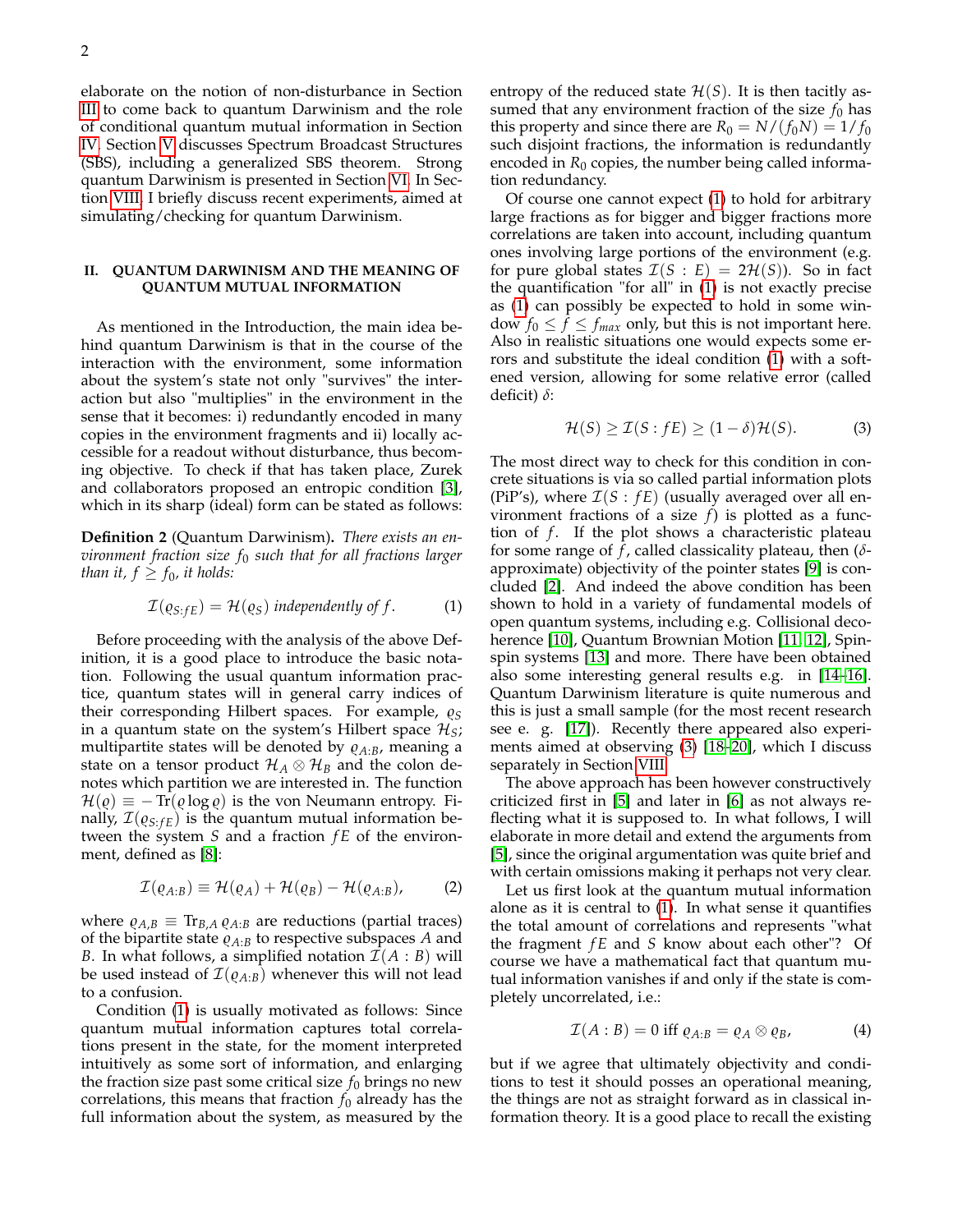operational meanings of quantum mutual information. The first one [\[21\]](#page-15-11) is that  $\mathcal{I}(A : B)$  quantifies the asymptotically minimal amount of local noise needed to erase all correlations in a given state  $\rho_{A:B}$ . More precisely, define adding local noise through a randomizing map, say on the *B*-side, via:

$$
\sigma \longrightarrow \frac{1}{N} \sum_{i=1}^{N} p_i (\mathbf{1} \otimes U_i) \sigma (\mathbf{1} \otimes U_i)^{\dagger}, \tag{5}
$$

where  $p_i$  are probabilities and  $U_i$  a collection of unitary matrices. Then the central and technical result of [\[21\]](#page-15-11) states that for sufficiently large number of copies *n* of the state  $\rho_{A:B}$ , one can always find the randomization map so that it brings  $\rho_{A:B}^{\otimes n}$  arbitrary close to the *n* copies of the completely uncorrelated state  $\rho_A \otimes \rho_B$ , and it uses a number of:

$$
\log N \simeq n\mathcal{I}(A:B) \tag{6}
$$

unitaries. There is also a symmetric version of this theorem, using exchange entropy rather then the randomizing ensemble length to quantify the noise, but it is not relevant here as the result is the same. The point is that this operational definition does not really seem to be compatible with what we are aiming at: Instead of extracting information about one system by measuring the other it describes a complete destruction of all correlations by ignorance.

The second operational definition of  $\mathcal{I}(A : B)$  identifies it as, so called, entanglement-assisted classical capacity of a quantum channel [\[22\]](#page-15-12). A quantum channel  $\Lambda$  is completely positive, trace preserving map, i.e.  $\text{Tr }\Lambda(\sigma) = \text{Tr }\sigma \text{ and } \sigma \geq 0 \Rightarrow \mathbf{1} \otimes \Lambda(\sigma) \geq 0 \text{ for an ar-}$ bitrary extension by unity **1**. The operational task here is the following: Two parties share *n* copies of an entangled state (can be taken pure). One party (say *A*) encodes a classical message of the length *n* on her subsystems and sends them to *B* via *n* independent uses of a noisy quantum channel Λ. *B* tries to decode the message using generalized measurements (POVM) on the joint state of the *n* transmitted subsystems and his half of the pre-established entangled states. Then one can prove tha the capacity of such a scheme is given by:

$$
C_{ea}(\Lambda) = \max_{|\psi_{A:B}\rangle} \mathcal{I}[(\Lambda \otimes \mathbf{1})|\psi_{A:B}\rangle],
$$
 (7)

<span id="page-2-1"></span>where the maximum is taken over bipartite pure states  $|\psi_{A:B}\rangle$ . Again the result is not easy to show and the interested reader is referred to [\[22\]](#page-15-12). This interpretation is much closer in spirit to the "objectivity task", which indeed admits an attractive view as a broadcasting task. Information about the state of the central system *S* should be faithfully broadcasted in many copies into fragments of the environment by quantum channels  $\Lambda^{S \rightarrow fE}$ , effectively established through the systemenvironment interaction [\[3\]](#page-14-1); symbolically:

$$
\Lambda^{S \to fE}(\varrho_S) \equiv \text{Tr}_{E \setminus fE} \, \varrho_{S:E} = \varrho_{fE},\tag{8}
$$

where  $Tr_{E\setminus fE}$  means tracing over the part of *E* with the fraction *f E* excluded, so that the resulting state is a state of the fraction *f E*. Although as it will become clear later, this view has been in general fruitful for the objectivity studies, the entanglement-assisted capacity interpretation [\(7\)](#page-2-1) does not really suit it well as there is no natural pre-established entanglement here. Indeed, it would be rather a highly artificial situation where the observers would have access not only to parts of the environment but also to some "secret" subsystems, entangled with the central system.

Thus neither of the operational procedures seem suited for the objectivity setup. This suggest that quantum mutual information may not be the best suited figure of merit here. The view is further reinforced if we look from the perspective of the operational task of interest, i.e. information extraction through local measurements. It is connected to measurement-induced disturbance and so called quantum discord (see e.g. [\[23,](#page-15-13) [24\]](#page-15-14)), which I discuss in the next Section.

# <span id="page-2-0"></span>**III. NON-DISTURBANCE, EPR-BOHR DEBATE AND OBJECTIVITY**

Consider two observers performing generalized measurements  $M^A = \{M^A_i\}$  and  $M^B = \{M^B_j\}$  on their respective subsystems. Recall that a generalized measurement is defined as a collection of Hermitian operators  $M = \{M_i\}$ , each corresponding to a given result *i*, and satisfying  $M_i \geq 0$ ,  $\sum_i M_i = 1$ . The probability of occurrence of the result *i* when measuring *M* is then given by  $p(i|M) = \text{Tr}(M_i \rho)$ . In case of the two observers, they obtain a joint probability distribution of the results according to:  $p(ij|M^A,M^B) = \text{Tr}(M^A_i \otimes M^B_j \varrho_{A:B})$  and can calculate the classical mutual information for this distribution  $I(M^A : M^B) \equiv I(p(ij|M^A, M^B))$ , describing the observed correlations between the measurement results. Recall that classical mutual information for a joint probability distribution  $p_{ij}$  is defined as  $I(p_{ij}) \equiv$  $H(p_i) + H(p_j) - H(p_{ij})$ , where  $H(p_i) \equiv -\sum_i p_i \log p_i$  is the Shannon entropy and  $p_{i,j}$  are the marginals of  $p_{ij}$ . It is then a well known fact [\[25,](#page-15-15) [26\]](#page-15-16) that for almost all quantum states, i.e. except for a set of measure zero, the quantity known as two sided discord  $D(A : B)$  satisfies:

<span id="page-2-2"></span>
$$
D(A:B) \equiv \mathcal{I}(A:B) - \max_{M^A, M^B} I(M^A:M^B) > 0, \quad (9)
$$

i.e. information extractable via local measurements, as quantified by  $I(M^A \, : \, M^B)$ , is strictly less than the quantum mutual information. Moreover, as proven in [\[24,](#page-15-14) [25\]](#page-15-15), local information extraction typically disturbs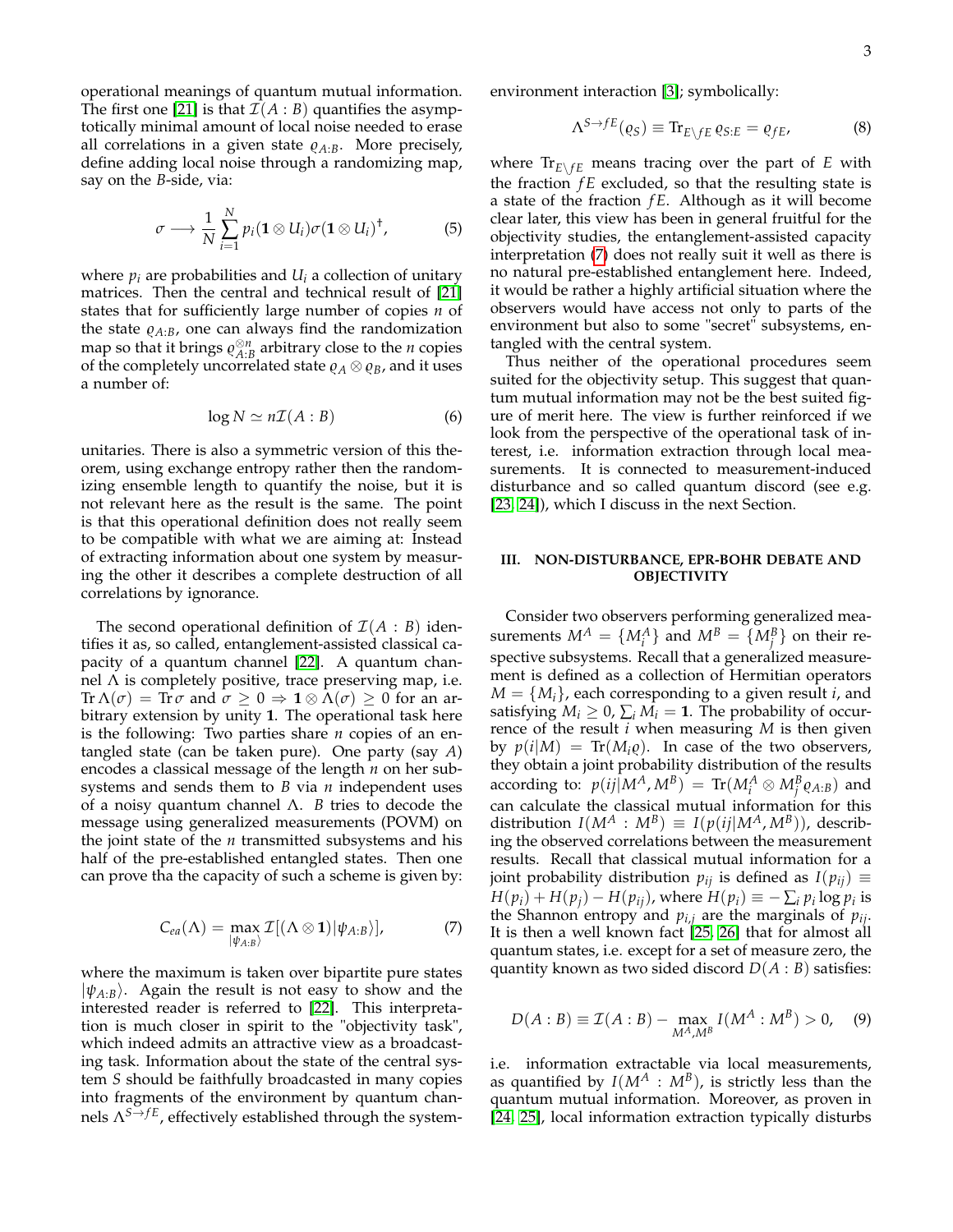the whole state in the sense that:

<span id="page-3-0"></span>
$$
\exists {\{\Pi_i^A\}, \{\Pi_j^B\} \text{ s.t. } \sum_{i,j} \Pi_i^A \otimes \Pi_j^B \varrho_{A:B} \Pi_i^A \otimes \Pi_j^B = \varrho_{A:B}}
$$
  
\n
$$
\Leftrightarrow D(A:B) = 0 \Leftrightarrow \varrho_{A:B} = \sum_{i,j} p_{ij} \Pi_i^A \otimes \Pi_j^B
$$
 (10)

where  $p_{ij}$  is some two-party probability distribution and  $\{\Pi_i^A \equiv |i\rangle\langle i|\}$ ,  $\{\Pi_j^B \equiv |j\rangle\langle j|\}$  are one-dimensional projective (von Neumann) measurements, i.e. measurements associated with some orthonormal bases  $\{|i\rangle\}$ and  $\{|j\rangle\}$ . A notation remark:  $\Pi_i^A$  will always denote a projective measurement, acting on space *A* with the results indexed by *i*. One-dimensionality, also called sharpness, is crucial here as otherwise the above fact will not hold. Some of the implications in [\(10\)](#page-3-0) are easy to prove. For example, if the state is of the  $f$ orm  $\varrho_{A:B}=\sum_{i,j}p_{ij}\Pi_{i}^{A}\otimes\Pi_{j}^{B}$ , then it satisfies  $\sum_{i,j}\Pi_{i}^{A}\otimes\Pi_{j}^{B}$  $\Pi_j^B \varrho_{A:B} \Pi_i^A \otimes \Pi_j^B \,\, = \,\, \sum_{ijkl} p_{kl} \Pi_i^A \Pi_k^A \Pi_i^A \otimes \Pi_j^B \Pi_l^B \Pi_j^B \,\, = \,\,$  $\varrho_{A:B}$ , since  $\Pi_i^A \Pi_j^A = \delta_{ij} \Pi_i^A$  (and similarly for *B*). Moreover, for such  $\varrho_{A:B}$  quantum mutual information  $\mathcal{I}(A)$ : *B*) equals the classical one *I*( $p_{ij}$ ), since  $\mathcal{H}(Q_{A:B})$  =  $-\operatorname{Tr}(\varrho_{A:B}\log \varrho_{A:B}) = -\operatorname{Tr}(\sum_{i,j}(\mathit{p}_{ij}\log \mathit{p}_{ij})\Pi_{i}^{A}\otimes \Pi_{j}^{B}) =$  $H(p_{ij})$  (the Shannon entropy) and similarly for the reduced states  $\rho_A$ ,  $\rho_B$ . Hence  $D(A : B) = 0$ . The rest is a bit more difficult to show. As a remark, the magnitude of discord will not play any role here, only if it is non-zero.

Now it becomes clear where the problem with the quantum mutual information lies in the objectivity setting: Eq. [\(9\)](#page-2-2) implies that the correlations between measurements on the environment fragments and directly on *S* (performed by some reference observer) will be typically strictly less than  $\mathcal{I}(S : fE)$ , even if we optimize the measurements. Moreover [\(10\)](#page-3-0) says that they will in general disturb the state. Thus the presence of discord prevents operational checking for [\(1\)](#page-1-1) using local measurements. Relaxing to one-sided measurements, will not help as the results [\(9\)](#page-2-2), [\(10\)](#page-3-0), including genericity, still hold for the one-sided discord [\[26\]](#page-15-16):

<span id="page-3-4"></span>
$$
\delta(A|B) \equiv \mathcal{I}(\varrho_{A:B}) - \max_{M^B} \mathcal{I}[(\mathbf{1} \otimes M^B)\varrho_{A:B}], \quad (11)
$$

in particular:

<span id="page-3-3"></span>
$$
\exists \{\Pi_j^B = |j\rangle\langle j|\} \text{ s.t. } \sum_j \mathbf{1} \otimes \Pi_j^B \varrho_{A:B} \mathbf{1} \otimes \Pi_j^B = \varrho_{A:B},
$$
  

$$
\Leftrightarrow \varrho_{A:B} = \sum_j p_j \varrho_j^A \otimes \Pi_j^B \Leftrightarrow \delta(A|B) = 0
$$
 (12)

As above, some of the implications here are easy to see due to the orthogonality of the von Neumann measurements, others being more involved.

As discord is related to measurement-induced disturbance, it is worth to elaborate more on the notion of disturbance, somewhat repeating the arguments of [\[5\]](#page-14-3), as it will be useful in later considerations. The notion of disturbance discussed so far seems more strict than the Definition [1](#page-0-1) requires, since it concerns the whole state  $\varrho_{S:FE}$ . This is an important point where objectivity meets the very foundations of quantum mechanics – the famous EPR-Bohr debate on the completeness of quantum mechanics [\[27,](#page-15-17) [28\]](#page-15-18). The notion of disturbance plays a pivotal role in Bohr's rebuttal of the EPR conclusion that quantum mechanics in incomplete. Requiring that the state of the system alone is not disturbed by measurements on the environment is always trivially satisfied, since quantum mechanics obeys the non-signaling principle:

<span id="page-3-1"></span>
$$
\text{Tr}_E \,\varrho_{S:E} = \text{Tr}_E[(\mathbf{1} \otimes \Lambda)\varrho_{S:E}], \tag{13}
$$

for any quantum operation (trace-preserving completely positive map)  $\Lambda$ , including of course measurements. The most straightforward way to see it is to decompose  $\varrho_{S:E}$  in arbitrary bases of *S* and *E*. Then the RHS equals  $\sum_{ijkl} \varrho_{ijkl} \text{Tr}_E[(\mathbf{1} \otimes \Lambda)|i\rangle \langle j| \otimes |k\rangle \langle l|] =$  $\sum_{ijkl} \varrho_{ijkl} \operatorname{Tr}_E[i\lambda \langle j| \otimes \Lambda(|k\rangle \langle l|)] = \sum_{ijkl} \varrho_{ijkl} |i\rangle \langle j| \langle l|k\rangle =$  $\sum_{ijk} \varrho_{ijk} |i\rangle\langle j| = \text{Tr}_{E} \varrho_{S:E}$  where the trace preserving property of Λ was used. Property [\(13\)](#page-3-1) may be regarded as a modern reading of the EPR notion of non-disturbance (a "mechanical disturbance" in Bohr's words), or at least a sufficient condition for it [\[29\]](#page-15-19). But Bohr found it too narrow and postulated that a measuring procedure disturbs the system if only there is an "influence on the very conditions which define the possible types of predictions regarding the future behavior of the system" [\[28\]](#page-15-18). While this statement, much like the whole of Bohr's reply, has been notoriously difficult to follow, Wiseman [\[29\]](#page-15-19) has formalized it recently in modern operational terms. He has identified that what "defines the possible types of predictions" is the whole joint quantum state, not just  $\varrho_S$ , and a measurement has no influence on the "the possible types of predictions regarding the future behavior of the system" only if it preserves the joint state. The idea is that although no measurement on *E* will change the reduced state of *S* by the property [\(13\)](#page-3-1), it will in general alter results of possible future measurements on the same system *E* and thus will influence what can be predicted about *S* by measuring *E*. Admittedly it is a very subtle form of disturbance, where mere influence on possible predictions about the state amounts to disturbing it. But if one accepts Bohr's arguments, one has to accept it. We thus arrive at the following definition of non-disturbance [\[29\]](#page-15-19):

<span id="page-3-5"></span>**Definition 3** (Bohr non-disturbance)**.** *A measurement*  $\{\Pi_j^E\}$  *on the subsystem E is Bohr non-disturbing on the subsystem S iff:*

<span id="page-3-2"></span>
$$
\sum_{j} \left( \mathbf{1} \otimes \Pi_{j}^{E} \right) \varrho_{S:E} \left( \mathbf{1} \otimes \Pi_{j}^{E} \right) = \varrho_{S:E}. \tag{14}
$$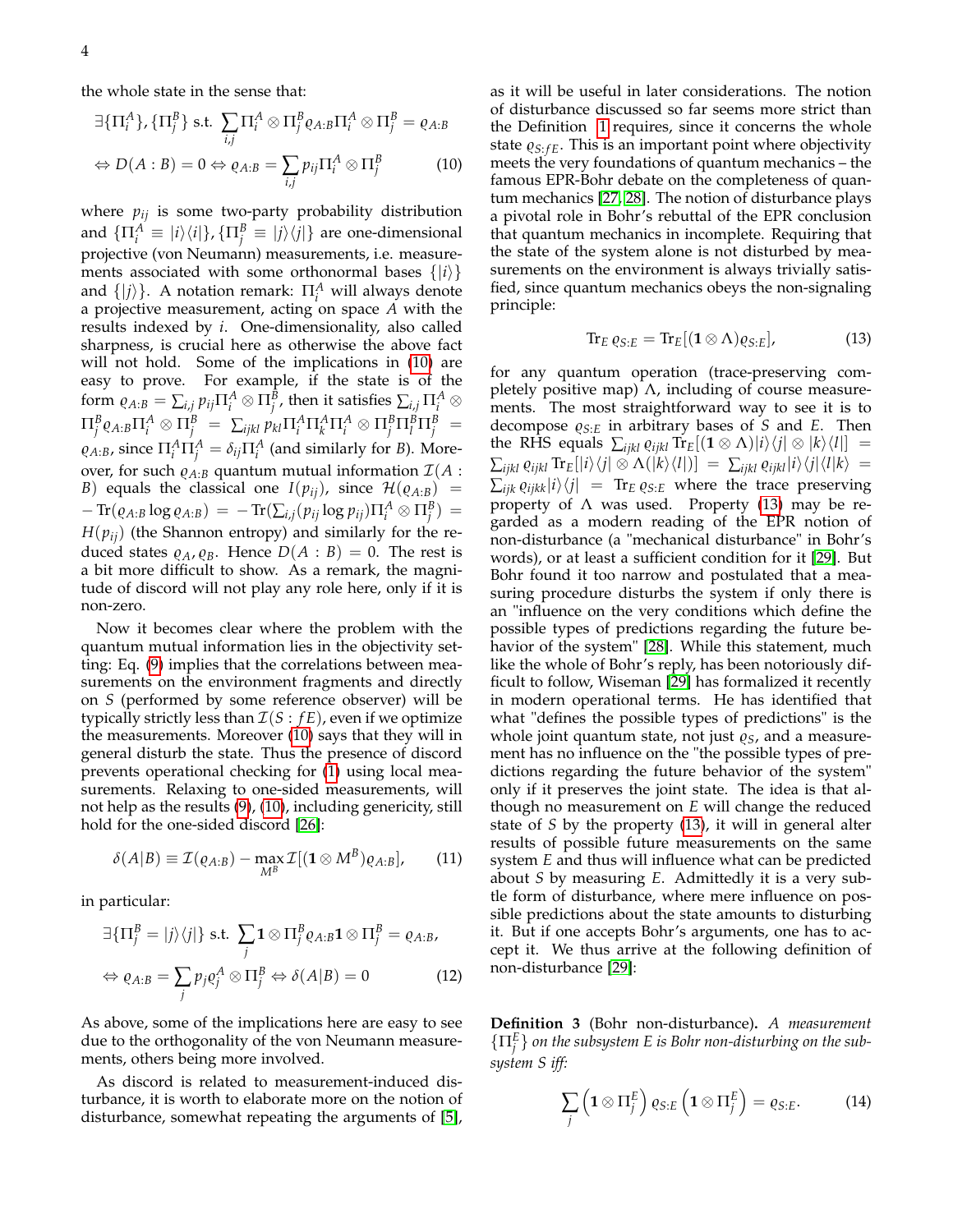Clearly, this is a much stronger condition than the non-signaling [\(13\)](#page-3-1). Note that if the measurement  $\{\Pi_j^E\}$  consists of one-dimensional projectors, then Bohr non-disturbance [\(14\)](#page-3-2) is equivalent by [\(12\)](#page-3-3) to nondiscordance, which constitutes the main result of [\[29\]](#page-15-19).

# <span id="page-4-0"></span>**IV. THE ROLE OF CONDITIONAL QUANTUM MUTUAL INFORMATION IN QUANTUM DARWINISM**

So far I have analyzed quantum mutual information and the notion of disturbance without any reference to condition [\(1\)](#page-1-1). But the right hand side of [\(1\)](#page-1-1) puts strong mathematical constraints on  $\mathcal I$  and it can still happen that despite the above objections, these constraints somehow force the discord to vanish. This is to some extent so. It will be helpful to first look at [\(1\)](#page-1-1) from the classical information theory point of view, substituting density matrices with random variables *X*, *Y*, and entropic functions  $H$  and  $I$  with their classical counterparts *H* and *I*. Let us consider three random variables *X*, *Y*, *Y'* with the corresponding joint probability distribution *p*(*x*, *y*, *y* 0 ). Then the "redundancy" part of [\(1\)](#page-1-1), demanding that including more degrees of freedom brings no new information about the system, can be in the simplest form written as:

<span id="page-4-1"></span>
$$
I(X:YY') = I(X:Y), \tag{15}
$$

where only one new environment,  $Y'$ , is added. The quantity  $I(X:YY')$  is the mutual information between  $\overline{X}$  and the joint variable *YY'*, defined as *I*(*X*: *YY'*)  $\equiv$  $H(X) + H(YY') - H(XYY')$ . As a remark, demanding  $I(X:Y) = H(X)$  is of course way to strong classically as it immediately implies that the conditional entropy vanishes  $H(X|Y) = 0$  or equivalently that the random variables *X* and *Y* are deterministically related and the whole problem trivializes. From the chain rule for the mutual information it follows that [\[30\]](#page-15-20):

$$
I(X:YY') = I(X:Y) + I(X:Y'|Y),
$$
 (16)

<span id="page-4-4"></span>where  $I(X: Y)$  $|Y| = H(p(x|y)) + H(p(y'|y)) H(p(x, y'|y))$  is the conditional mutual information, conditioned on *Y*. Thus [\(15\)](#page-4-1) is simply equivalent to:

$$
I(X:Y'|Y) = 0,\t(17)
$$

which in turn means nothing else but the conditional independence of *X* and *Y*' given *Y* [\[30\]](#page-15-20):

$$
p(x, y'|y) = p(x|y)p(y'|y).
$$
 (18)

This can be seen by noting that  $I(X: Y'|Y) =$  $\sum_{x,y,y'} p(x,y,y') \log[p(x,y|y') / p(x|y') p(y|y')]$  and from the convexity of the logarithm, the sum vanishes iff each term vanishes. Thus in the most direct sense Y' adds no new information about *X* other than *Y*. As a consequence, the full probability distribution can be recovered from conditioning on *Y*:

<span id="page-4-7"></span>
$$
p(x, y, y') = p(y)p(x|y)p(y'|y).
$$
 (19)

How does this look like in the quantum case? Let us again assume the simplest situation of adding one subsystem:

<span id="page-4-3"></span>
$$
\mathcal{I}(S:EE') = \mathcal{I}(S:E). \tag{20}
$$

The chain rule [\(16\)](#page-4-2) extends also to the quantum mutual information, i.e. [\[8\]](#page-15-0):

$$
\mathcal{I}(S:EE') = \mathcal{I}(S:E) + \mathcal{I}(S:E'|E)
$$
 (21)

where the quantum conditional mutual information is defined through von Neumann entropies in a formally the same was as its classical counterpart:

$$
\mathcal{I}(S: E'|E) \equiv \mathcal{H}(SE) + \mathcal{H}(EE') - \mathcal{H}(E) - \mathcal{H}(SEE').
$$
\n(22)

Thus [\(20\)](#page-4-3) can be rephrased similarly to [\(17\)](#page-4-4) as:

<span id="page-4-5"></span>
$$
\mathcal{I}(S: E'|E) = 0. \tag{23}
$$

However, now this condition is much more difficult to study than the classical counterpart (the mere fact that  $\mathcal{I}(S : E'|E) \geq 0$  is already a highly non-trivial result, known as strong subadditivity of the von Neumann entropy [\[31\]](#page-15-21)). Fortunately, the structure of states satisfying [\(23\)](#page-4-5) is known and is given by the following highly non-trivial result [\[32,](#page-15-22) [33\]](#page-15-23):

<span id="page-4-6"></span><span id="page-4-2"></span>Theorem 4 (Quantum Markov states). State  $\varrho_{S:EE'}$  satis*fies [\(23\)](#page-4-5) iff the Hilbert space* H*<sup>E</sup> can be orthogonally decom*posed into "left" and "right" spaces  $\mathcal{H}_E = \bigoplus_j \mathcal{H}^L_j \otimes \mathcal{H}^R_j$  s. *t.:*

$$
\varrho_{S:EE'} = \bigoplus_{j} p_j \varrho_{S:E_j^L} \otimes \varrho_{E_j^R:E'}
$$
 (24)

where  $p_j$  are probabilities and  $\varrho_{S:E_j^L}$ ,  $\varrho_{E_j^R:E^{\prime}}$  are density matrices from  $\mathcal{H}_S \otimes \mathcal{H}_j^L$  and  $\mathcal{H}_{E'} \otimes \mathcal{H}_j^R$  respectively.

<span id="page-4-8"></span>Eq. [\(24\)](#page-4-6) can be seen as a counterpart of [\(19\)](#page-4-7). A somewhat distant analogue of [\(18\)](#page-4-8) is the product form, in the *S* : *E'* split, of the projections of  $\varrho_{S:EE'}$  onto the each of the *j*-th subspace:

<span id="page-4-9"></span>
$$
\varrho_{S:EE'}^j \equiv \frac{1}{p_j} \mathbf{1} \otimes \Pi_j^E \varrho_{S:EE'} \mathbf{1} \otimes \Pi_j^E = \varrho_{S:E_j^L} \otimes \varrho_{E_j^R:E'}.
$$
 (25)

where  $\Pi_j^E$  are orthogonal projectors, projecting on the subspace *j* of the sum  $\bigoplus_j \mathcal{H}^L_j \otimes \mathcal{H}^R_j$ . Although the measurement  $\{\Pi_j^E\}$  is trivially Bohr non-disturbing by the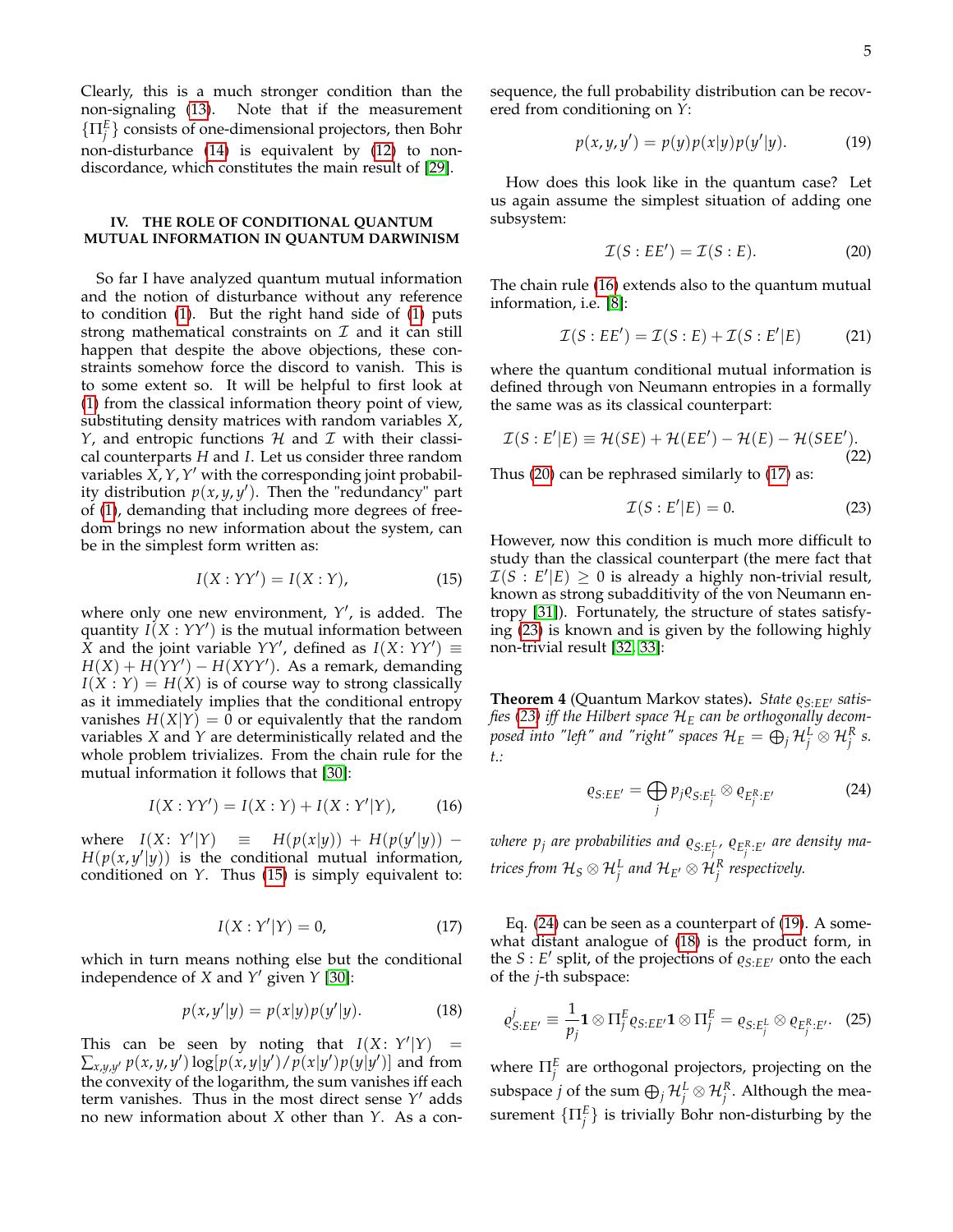construction (cf. [\(24](#page-4-6)[,25\)](#page-4-9)):

<span id="page-5-1"></span>
$$
\sum_{j} \mathbf{1} \otimes \Pi_{j}^{E} \varrho_{S:EE'} \mathbf{1} \otimes \Pi_{j}^{E} = \varrho_{S:EE'}, \tag{26}
$$

it does not reveal the state of the central system. It reveals the sector *j* in the orthogonal sum [\(24\)](#page-4-6), and hence the states  $\varrho_{S:E_j^L}$  and  $\varrho_{E_j^R:E'}$ . But in general these are not the sates of *S* (or *E* 0 ) alone since they carry "pieces" of *E*. Moreover, since there are no a priori restrictions on the correlations in  $\varrho_{S:E_{\tilde{I}}^L}$  and  $\varrho_{E_{\tilde{I}}^R:E'}$  (they can be e.g. entangled), any attempt to measure the subsystems  $E_j^L$  and  $E_j^R$  will generically disturb the central system *S* and the other environment  $E'$  respectively. This is an especially serious consequence for the central system - generically information about its state cannot be extracted without disturbance although there exists a Bohr non-disturbing measurement [\(26\)](#page-5-1). Obviously, the sistuation is symmetric if we exchange  $E$  and  $E^{\prime}$  starting from [\(20\)](#page-4-3). Thus, although the condition [\(1\)](#page-1-1) imposes strong constraints on the form of the state  $\varrho_{S:FE}$ , it does not in general guarantee the possibility of non-disturbant, local information extraction. For that, additional conditions must be added to [\(1\)](#page-1-1), leading to what is known as strong quantum Darwinism [\[6\]](#page-14-4). It will be discussed in Section [VI.](#page-9-0)

Summarizing the consideration of the last three Sections, there are some problems with the use of quantum mutual information when checking for objectivity as it: i) does not seem to have the right operational interpretation for objectivity; ii) typically contains more correlations than can be extracted locally and without disturbance; iii) the condition [\(1\)](#page-1-1) is in general too weak to change that. Of course the authors of the quantum Darwinism idea has been well aware that quantum mutual information contains in general more correlations than locally accessible as they are also co-inventors of discord [\[23\]](#page-15-13). The role of discord in quantum Darwinism is analyzed in [\[14\]](#page-15-6), showing certain complementarity between the locally accessible information (bounded by the Holevo quantity  $\chi(E|S)$  [\[34\]](#page-15-24), which will be introduced later) and the discord in the LHS of [\(1\)](#page-1-1). Indeed, from definition [\(11\)](#page-3-4) one immediately obtains a decomposition [\[14\]](#page-15-6):

<span id="page-5-3"></span>
$$
\mathcal{I}(S:E) = \chi(E|S) + \delta(E|S). \tag{27}
$$

However, as already mentioned the problem is the very appearance of the discord in the LHS of [\(1\)](#page-1-1), making [\(1\)](#page-1-1) effectively non-operational, unless we use global measurements. For even if [\(1\)](#page-1-1) is satisfied, no local and non-disturbing measurements can check for it, unless the discord vanishes, cf. [\(9,](#page-2-2) [11\)](#page-3-4). This presence of discord has been indeed confirmed in models in [\[35,](#page-15-25) [36\]](#page-15-26). Thus there appears a discrepancy between the operational character of Definition [1](#page-0-1) and the condition [\(1\)](#page-1-1). One may of course ask if Definition [1](#page-0-1) should be understood operationally at all. A strong believe that it should brings us to the next approach.

# <span id="page-5-0"></span>**V. SPECTRUM BROADCAST STRUCTURES (SBS)**

In [\[4,](#page-14-2) [5\]](#page-14-3) another approach to the objectivity problem was taken. Instead of using somewhat classically motivated conditions for redundant information proliferation, the authors formalized Def. [1](#page-0-1) and surprisingly were able to derive a unique state structure compatible with it. I will repat the process below, generalizing it compared to the original derivation [\[5\]](#page-14-3)

Let us look at the phrase 'finding out of the state of *S* by many independent observers' of Def. [1.](#page-0-1) First of all, the 'state of the system' is understood as one of the eigenstates  $|i\rangle$  of the reduced density matrix of the system:

<span id="page-5-2"></span>
$$
\varrho_S = \text{Tr}_E \,\varrho_{S:E} = \sum_i p_i |i\rangle\langle i|.\tag{28}
$$

Thus what we are trying to make objective is  $|i\rangle$ , or more precisely its index *i*, since when talking about objectivity of a certain property, i.e. position or momentum, we should first of all know which property we are talking about. Then 'finding out [...] by many independent observers' is formalized as observers performing uncorrelated von Neumann measurements, {Π*<sup>k</sup> ik* }, on their respective subsystems *E<sup>k</sup>* . Note that the number of observers need not be specified at all and is in a sense a 'free parameter'. Common sense says that at least two as for one observer everything is objective by definition. A notation remark: The subscript *k* enumerates here the environment subsystems so that  $\Pi_{i_k}^k$  is a projector acting in the space of *E<sup>k</sup>* and corresponding to the result *i<sup>k</sup>* . Von Neumann measurements are chosen over generalized ones as the most informative (due to their orthogonality property).

It is somewhat of an open question in objectivity studies if a direct observation of the central system *S* should be allowed or not. In the SBS derivation it is allowed [\[5\]](#page-14-3) and is an important part of the scheme as it acts as a reference measurement, making sure that the indirect ('environmental') observations correspond to the actual state of the system. This closes a certain "intersubjectivity loop" where all the indirect observers agree but their observations are not referenced to the central system. Indeed such situations may appear in models [\[37\]](#page-16-0). An important remark is that the direct measurement does not have to be performed by an agent, it can be a result of a decoherence process. On a technical side, without the direct observation not much can be derived from Def. [1.](#page-0-1) We thus assume it. A technical assumption now comes: The direct observation is maximally resolving, i.e. only 1D measurements  $\Pi_i^S = |i\rangle\langle i|$  are allowed on *S*. This echoes the the vanishing discord conditions [\(10,](#page-3-0) [12\)](#page-3-3). In the language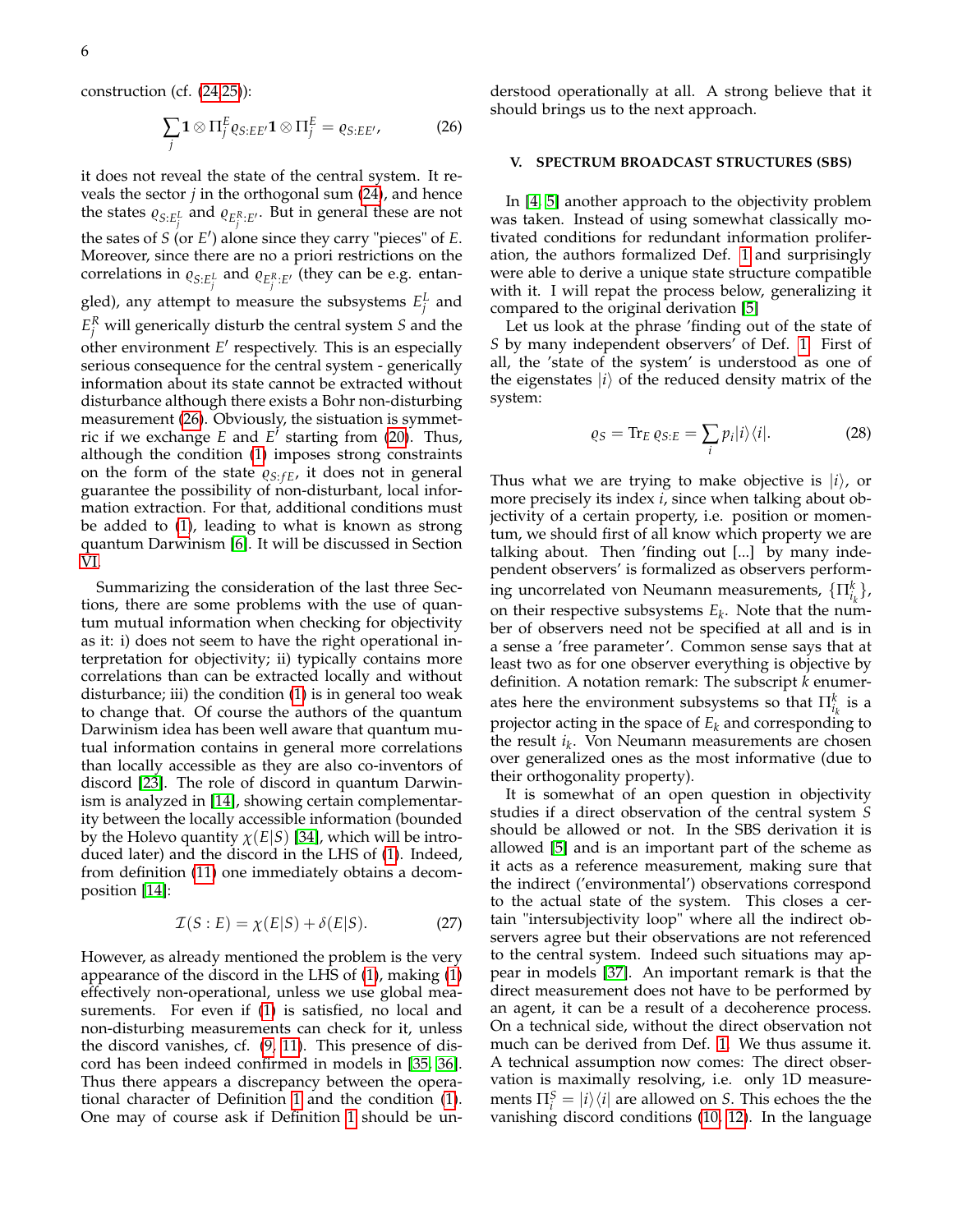of decoherence theory, the 1D condition corresponds to a complete decoherence, i.e. no decoherence free subspaces (for a relaxation of this condition see [\[37\]](#page-16-0)). At the same time, the environmental measurements  $\{\Pi_{i_k}^k\}$ can have an arbitrary rank. This reflects the fact that in realistic situations, the observed parts of the environment are large compared to the central system and many of its degrees of freedom encode the same information about the system. A final assumption on the measurement structure comes from the agreement condition, implicit in Def. [1](#page-0-1) : All the observers see the same state and this is the state that the direct observation reveals, i.e. only events with  $i_1 = \cdots = i_k = \cdots = i$ have non-zero probabilities. This agreement condition is natural and needs no special explanation (see [\[5\]](#page-14-3) for a more formal motivation). We thus arrive at the following, completely product, measurement structure:

$$
|i\rangle\langle i| \otimes \Pi_i^1 \otimes \cdots \otimes \Pi_i^k \otimes \cdots \equiv |i\rangle\langle i| \otimes \Pi_i, \qquad (29)
$$

where  $\Pi_i \equiv \Pi_i^1 \otimes \cdots \otimes \Pi_i^k \otimes \cdots$  denotes a collective measurement operator on the environment, introduced to keep the notation below a bit simpler.

Now comes the crucial moment – the use of the nondisturbance condition. As already explained in Section [III,](#page-2-0) if we accept Bohr's 1935 defense of the completeness of quantum mechanics [\[28\]](#page-15-18) and its formalization in modern terms of non-demolition measurement by Wiseman [\[29\]](#page-15-19), then we are bound to use Definition [3](#page-3-5) as the definition of non-disturbance. It forces the following condition:

<span id="page-6-0"></span>
$$
\sum_{i} (|i\rangle\langle i| \otimes \Pi_{i}) \varrho_{S:E} (|i\rangle\langle i| \otimes \Pi_{i}) = \varrho_{S:E}. \tag{30}
$$

Note that the measurement  $|i\rangle\langle i|$  is non-disturbing on *S* alone by its construction – these are by definition the eigenprojectors of  $\varrho_S$  [\(28\)](#page-5-2). Let us solve the condition [\(30\)](#page-6-0), generalizing the original derivation of [\[5\]](#page-14-3). Let  $|\phi_\alpha\rangle$ be some basis in the space of all of the environment *E*. An arbitrary state  $\varrho_{S:E}$  can always be decomposed as  $\varrho_{S:E} = \sum_{i,j,\alpha,\beta} \varrho_{ij\alpha\beta}|i\rangle \langle j| \otimes |\phi_{\alpha}\rangle \langle \phi_{\beta}|.$  We then have:

$$
\sum_{i} (|i\rangle\langle i| \otimes \Pi_{i}) \varrho_{S:E} (|i\rangle\langle i| \otimes \Pi_{i}) =
$$
\n
$$
\sum_{i,\alpha,\beta} \varrho_{ii\alpha\beta} |i\rangle\langle i| \otimes \Pi_{i} |\phi_{\alpha}\rangle\langle\phi_{\beta}|\Pi_{i}
$$
\n(31)

Let us now define the following operators on *E*, numbered by *i* (cf. [\(28\)](#page-5-2)):

<span id="page-6-2"></span>
$$
\hat{\mathbf{Q}}_i \equiv \sum_{\alpha,\beta} \varrho_{ii\alpha\beta} \mathbf{\Pi}_i |\mathbf{\phi}_\alpha\rangle \langle \mathbf{\phi}_\beta | \mathbf{\Pi}_i \tag{32}
$$

and their normalized (unit trace) versions  $\mathbf{\varrho}_i \equiv \frac{1}{\text{Tr} \tilde{\mathbf{\varrho}}_i} \hat{\mathbf{\varrho}}_i$ 

Tr  $\hat{\bm{\varrho}}_i = \sum_{\alpha,\beta} \varrho_{ii\alpha\beta} \langle \bm{\phi}_\beta | \bm{\Pi}_i | \bm{\phi}_\alpha \rangle$ . Then [\(30\)](#page-6-0) implies:

$$
\varrho_{S:E} = \sum_{i} (\text{Tr}\,\hat{\boldsymbol{\varrho}}_{i}) |i\rangle\langle i| \otimes \boldsymbol{\varrho}_{i}.
$$
 (33)

Taking the partial trace with respect to *E* and using orthogonality of the system states  $|i\rangle$ , we may identify Tr $\hat{\mathbf{\varrho}}_i$  as the probabilities  $p_i$  from [\(28\)](#page-5-2), i.e. the probabilities of occurrence of states  $|i\rangle$ . Taking next the partial trace w.r.t. *S* and observing that  $p_i \geq 0$ , we may easily convince ourselves that for any state  $|\psi\rangle$  from  $\mathcal{H}_E$ it holds  $\langle \psi | \varrho_i | \psi \rangle \ge 0$ , so that  $\varrho_i \ge 0$  and are thus legitimate quantum states for every *i*. Thus, the states satisfying [\(30\)](#page-6-0) must be of the form [\[5\]](#page-14-3):

<span id="page-6-5"></span>
$$
\varrho_{S:E}=\sum_{i}p_{i}|i\rangle\langle i|\otimes\mathbf{Q}_{i}.
$$
 (34)

<span id="page-6-1"></span>It is important to note that we kept a single, fixed measurement [\(29\)](#page-6-1) and the part of this measurement on the system is 1D; for example if  $|i\rangle$  are position eigenstates, measurements  $\{\Pi_i^k\}$  are some kind of position measurements too. But much more can be said about the residual states  $\boldsymbol{\varrho}_i$ . From the definition [\(32\)](#page-6-2) and the orthogonality condition  $\Pi_i \Pi_j = \delta_{ij} \Pi_i$ , it follows that:

<span id="page-6-3"></span>
$$
\Pi_i \varrho_i \Pi_i = \varrho_i, \tag{35}
$$

$$
\mathbf{\varrho}_i \mathbf{\varrho}_j = 0 \text{ for any } i \neq j. \tag{36}
$$

Although condition [\(36\)](#page-6-3) follows from [\(35\)](#page-6-3), it is convenient to have both of them written explicitly. In par-ticular, [\(36\)](#page-6-3) means that states  $\pmb{\varrho}_i$ ,  $\pmb{\varrho}_j$  have orthogonal supports, i.e. every eigenvector of  $\pmb{\varrho}_i$  is orthogonal to every eigenvector of  $\boldsymbol{\varrho}_j$ , denoted by  $\boldsymbol{\varrho}_i \perp \boldsymbol{\varrho}_j$ . This has interesting consequences from the quantum information point of view: States  $\boldsymbol{\varrho}_i$  are, so called, one-shot distinguishable [\[8\]](#page-15-0), i.e. it is possible to construct a measurement which upon a single application will tell with absolute certainty with which state  $\mathbf{e}_i$  we are dealing. Obviously, the operators  $\Pi_i$  define such a measurement here. Thus distinguishability property allows to unambiguously recover the index *i*, and hence the state of *S*, from the environment. The fully product nature [\(29\)](#page-6-1) of  $\Pi_i$ , implies an even stronger set of conditions – the preservation [\(35\)](#page-6-3) and one-shot distinguishability [\(36\)](#page-6-3) hold for all the reductions of  $\mathbf{\varrho}_i$  to subenvironments. Namely, consider discarding all the environments apart from some chosen subset of *n*, say  $E_{k_1}, \ldots, E_{k_n}$ . Define a reduction of  $\varrho_i$  to the space  $\mathcal{H}_{E_{k_1}} \otimes \cdots \otimes \mathcal{H}_{E_{k_n}}$  through the partial trace:

<span id="page-6-4"></span>
$$
\mathbf{e}_{i}^{k_{1}\ldots k_{n}} \equiv \text{Tr}_{E_{1}\ldots\hat{E}_{k_{1}}\ldots\hat{E}_{k_{n}}\ldots E_{N}} \mathbf{e}_{i'} \tag{37}
$$

i.e. we trace over all the environments apart from  $E_{k_1}, \ldots, E_{k_n}$  (indicated by the hats). It then follows immediately from [\(29\)](#page-6-1), [\(32\)](#page-6-2), and [\(37\)](#page-6-4) that any reduction  $\pmb{\varrho}_i^{k_1...k_n}$ : i) is preserved by the measurement  $\Pi_i^{k_1}\otimes\cdots\otimes$  $\Pi_i^{k_n}$  and ii) has orthogonal supports for different indices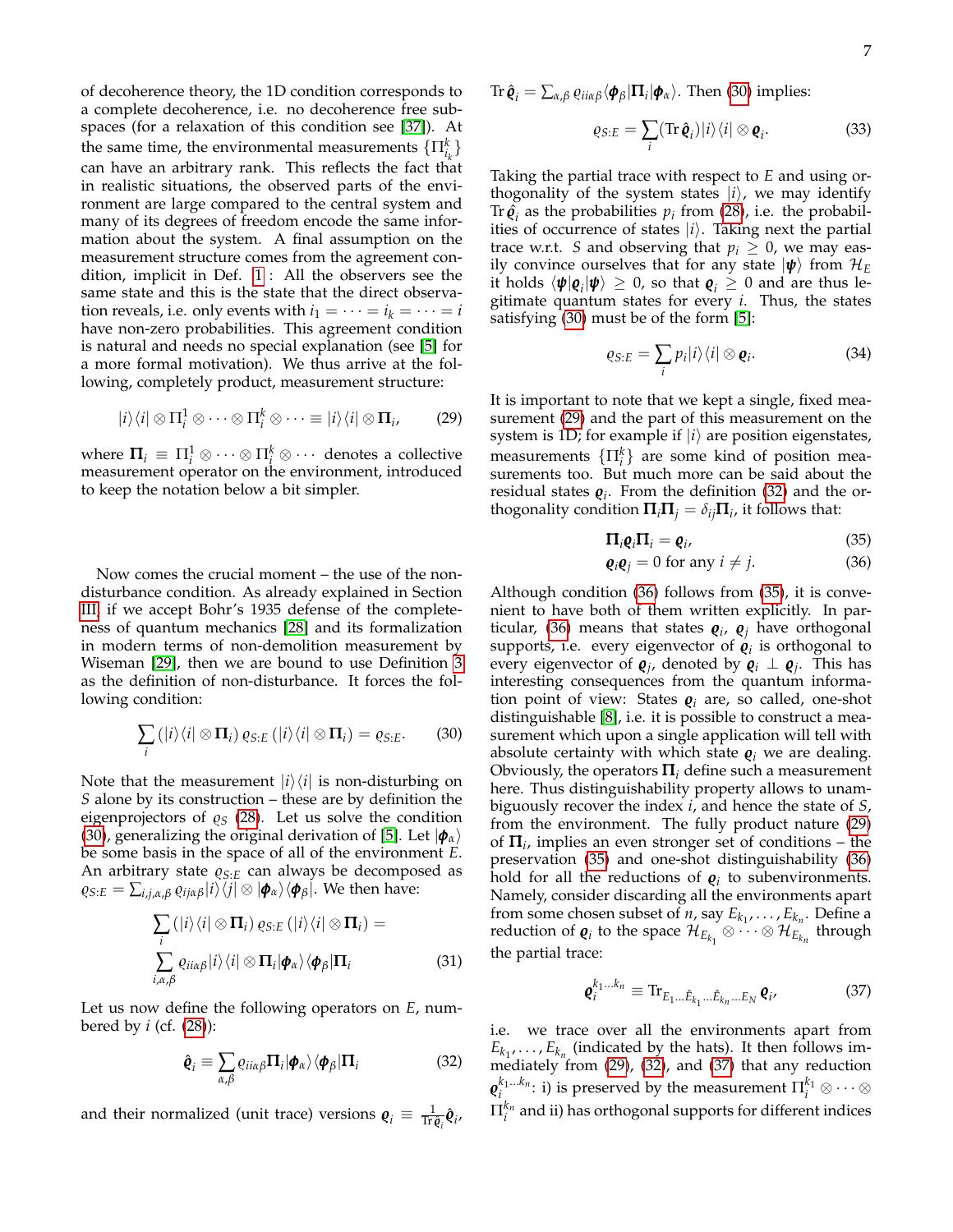*i* [\[5\]](#page-14-3). Since the subset  $E_{k_1}, \ldots, E_{k_n}$  was arbitrary, the above properties hold for any subset. More formally, for any  $n = 1, \ldots, N$  and any subset  $k_1, \ldots, k_n$  it holds:

<span id="page-7-0"></span>
$$
\Pi_i^{k_1} \otimes \cdots \otimes \Pi_i^{k_n} \mathbf{Q}_i^{k_1 \ldots k_n} \Pi_i^{k_1} \otimes \cdots \otimes \Pi_i^{k_n} = \mathbf{Q}_i^{k_1 \ldots k_n},
$$
(38)

$$
\boldsymbol{\varrho}_i^{k_1...k_n}\boldsymbol{\varrho}_j^{k_1...k_n} = 0 \text{ for any } i \neq j \tag{39}
$$

These are stronger, "fine-grained", versions of [\(35,36\)](#page-6-3). To prove the above, consider the environment basis  $|\phi_{\alpha}\rangle$  in [\(32\)](#page-6-2) to be a product one (always possible from the definition of tensor product),  $|\phi_{\alpha}\rangle = |\alpha_1 \cdots \alpha_N\rangle;$ *α* is a multiindex  $\alpha_1 \cdots \alpha_N$ . Then from [\(32](#page-6-2)[,37\)](#page-6-4),  $\pmb{\varrho}_i^{k_1...k_n} \;\;\; = \;\;\; \frac{1}{p_i} \sum_{\alpha,\beta} \varrho_{i i \alpha \beta} \left( \Pi_{l \neq \{k_1,...,k_n\}} \langle \alpha_l | \Pi_i^l | \beta_l \rangle \right) \Pi_i^{k_1} \, \otimes$  $\cdots\otimes \Pi_{i}^{k_{n}}|\alpha_{k_{1}}\cdots\alpha_{k_{n}}\rangle\langle\beta_{k_{1}}\cdots\beta_{k_{n}}|\Pi_{i}^{k_{1}}\otimes\cdots\otimes\Pi_{i}^{k_{n}}. \,\,\mathrm{From}$ this and the orthogonal character of the von Neumann measurements, the equations [\(38, 39\)](#page-7-0) follow easily. The immediate consequence of [\(39\)](#page-7-0) is that all the reductions  $\varrho_i^{k_1...k_n}$  are one-shot perfectly distinguishable for different *i*. The distinguishing measurements are of course  $\{\Pi_i^{k_1}\otimes\cdots\otimes\Pi_i^{k_n}\}$ , which now project on the orthogonal supports of  $\varrho_i^{k_1...k_n}$  for different *i*. Summarizing the above analysis, we obtain the implication:

Definition 1 
$$
\Longrightarrow
$$
 state (34) with property (39). (40)

Let us now analyze the implication in the opposite direction. Let us assume [\(34\)](#page-6-5) and [\(39\)](#page-7-0) to hold. I will show that such states fulfill Definition 1. Fix a subenvironment  $E_k$ . Then by [\(39\)](#page-7-0) with  $n = 1$ , the states  $\boldsymbol{\varrho}_i^k$ , i.e. the reductions of  $\boldsymbol{\varrho}_i$  to  $E_k$ , will have orthogonal supports for different *i*. Define measurements  $\{\Pi_i^k\}$  as a collection of of orthogonal projectors on these supports,  $\Pi_i^k \Pi_j^k = \delta_{ij} \Pi_i^k$ . Repeat the procedure for every subenvironment  $E_1, \ldots, E_N$ . This defines a measurement on every subsystem  $E_k$  and these will be the measurements used by the observers to learn the state of *S*. Let us first check if there is an agreement among the observers, i.e. if all will observe the same outcome. As before, let us choose an arbitrary subset of environments, say labeled by  $\{k_1 \ldots k_n\}$ , on which the measurements will be performed. On the rest of *E* no action is performed. Consider the probability of observing result *i* on the central system *S*, result  $i_1$  on  $E_{k_1}$ ,  $i_2$  on  $E_{k_2}$ , and so on:

$$
p(i, i_1, \ldots, i_n) = \text{Tr}\left(\varrho_{S:E} |i\rangle\langle i| \otimes \Pi_{i_1}^{k_1} \otimes \cdots \otimes \Pi_{i_n}^{k_n} \otimes \mathbf{1}\right)
$$
  
=  $p_i \text{Tr}\left(\varrho_i^{k_1 \ldots k_n} \Pi_{i_1}^{k_1} \otimes \cdots \otimes \Pi_{i_n}^{k_n}\right),$  (41)

where  $(34)$  and  $(37)$  were used and 1 is the identity operator on those subenvironments which are not measured. Using the cyclic property of the trace and the projective character of the measurement, we can "isolate" one of the measurements, e.g. the first one, and write  $\text{Tr} \left( \varrho_i^{k_1...k_n} \Pi_{i_1}^{k_1} \right)$  $a_{i_1}^{k_1} \otimes \cdots \otimes \prod_{i_n}^{k_n}$ *in*  $=$  $\text{Tr\,}\big\lceil\big( \Pi_{i_1}^{k_1}$  $a_{i_1}^{k_1} \otimes \mathbf{1} \varrho_i^{k_1...k_n} \Pi_{i_1}^{k_1}$  $\mathbf{1}_{i_1}\otimes\mathbf{1}\Big)\mathbf{1}_{k_1}\otimes \Pi_{i_2}^{k_2}$  $\frac{k_2}{i_2} \cdots \otimes \Pi_{i_n}^{k_n}$ *in*  $\vert$ . Noting that the operator in round brackets and the projection after it are both positive semidefinite, we can use a well known trace inequality

$$
0 \le \text{Tr}(AB) \le \text{Tr}\,A\,\text{Tr}\,B,\tag{42}
$$

valid for  $A, B \geq 0$ . It then gives  $0 \leq$  $\text{Tr\,}\big\lceil\big( \Pi_{j_1}^{k_1}$  $a_{i_1}^{k_1} \otimes 1$   $\varrho_i^{k_1...k_n}$   $\Pi_{i_1}^{k_1}$  $\binom{k_1}{i_1}\otimes \mathbf{1}$   $\Big)$   $\mathbf{1}\otimes \Pi_{i_2}^{k_2}$  $a_{i_2}^{k_2} \cdots \otimes \Pi_{i_n}^{k_n}$ *in* i ≤  $\text{Tr\,}\big(\Pi_{i_1}^{k_1}$  $a_{i_1}^{k_1} \otimes \mathbf{1} \varrho_i^{k_1...k_n} \Pi_{i_1}^{k_1}$  $\mathbf{f}_{i_1}^{k_1}\otimes\mathbf{1}\Bigl)$  Tr  $\left(\mathbf{1}\otimes \Pi_{i_2}^{k_2}\right)$  $a_{i_2}^{k_2} \cdots \otimes \Pi_{i_n}^{k_n}$ *in*  $\setminus$ =  $\text{Tr}(\varrho_i^{k_1} \Pi_{i_1}^{k_1}$  $\binom{k_1}{i_1}$  *D*, where *D* is some strictly positive constant, determined by the dimensionalities of the projectors. But by the construction  $\text{Tr}(\varrho_i^{k_1} \Pi_{i_1}^{k_1})$  $\binom{k_1}{i_1}$  is non-zero only for  $i_1 = i$ . Applying sequentially the above procedure to the remaining measurements, we find that:

$$
p(i, i_1, \dots, i_n) \sim \delta_{ii_1} \cdots \delta_{ii_n}, \tag{43}
$$

<span id="page-7-1"></span>that is  $p(i, i_1, \ldots, i_n) \neq 0$  only for  $i = i_1$  $\cdots$  =  $i_n$ , i.e. if observers measure, they all obtain the same result *i*. If the central observer is not involved, the reasoning is similar. Then  $p(i_1,\ldots,i_n)$  = Tr  $\Big( \varrho_{S:E} \mathbf{1}_{S} \otimes \Pi_{i_1}^{k_1} \Big)$  $a_{i_1}^{k_1} \otimes \cdots \otimes \Pi_{i_n}^{k_n}$  $\binom{k_n}{i_n}\otimes \mathbf{1}$ =  $\sum_i p_i \operatorname{Tr}\left(\varrho_i^{k_1...k_n}\Pi_{i_1}^{k_1}\right)$  $a_{i_1}^{k_1} \otimes \cdots \otimes \prod_{i_n}^{k_n}$ *in* , which by the same iterative procedure can be non-zero only for  $i_1 = \cdots =$  $i_n$ . This establishes the agreement – a necessary condition for objectivity.

To prove non-disturbance, I first show that [\(38\)](#page-7-0) holds. Recall that the measurements  $\{\Pi_i^k\}$  are defined as the projectors on the supports of the 1-party reductions  $\rho_i^k$ . As such, their tensor products leave the states  $\rho_i^{k_1...k_n}$ invariant. The easiest way to see it is to first consider pure states, forgetting the index *i* for the moment. Let  $|\psi\rangle = \sum_{l_1...l_n} \psi_{l_1...l_n} |l_1...l_n\rangle$  be an *n*-party pure state. Then its 1-party reductions are  $\varrho^k$  =  $\sum_{l_1...l_n,l'_k} \psi_{l_1...l_k...l_n} \psi_{l'_1}^*$  $\int_{l_1...l_k'\dots l_n}^{l_i} |l_k\rangle\langle l_k'|$  and are supported on  $\text{span}\{|l_k\rangle\}$ . The projectors on these supports are given by  $\Pi^k = \sum_{l_k} |l_k\rangle\langle l_k|$ , where the sum includes only those basis vectors  $\ket{l_k}$  which appear in  $\ket{\psi}$ . It is now straightforward to see that :

$$
\Pi^{1} \otimes \cdots \otimes \Pi^{n} |\psi\rangle = \sum_{l_{1}...l_{n}} \psi_{l_{1}...l_{n}} \Pi^{1} \otimes \cdots \otimes \Pi^{n} |l_{1}...l_{n}\rangle
$$

$$
= |\psi\rangle.
$$
 (44)

For mixed states, consider any decomposition  $\rho =$  $\sum_{r} \lambda_{r} |\psi_{r}\rangle\langle\psi_{r}|.$  Now each 1-party reduction is supported on a span which runs also across the ensemble index *r*:  $\text{supp}\varrho^{k} = \text{span}_{r,l_{k}^{r}}\{|l_{k}^{r}\rangle\}$ . There will be in general some linearly dependent vectors for different *r*'s but this does not matter as one can always find a orthonormal set among them and define  $\Pi^k$  using it. Then by construction  $\Pi^1 \otimes \cdots \otimes \Pi^n \varrho \Pi^1 \otimes \cdots \otimes \Pi^n = \varrho$ . Repeating this argument in each of the orthogonal, by the assumption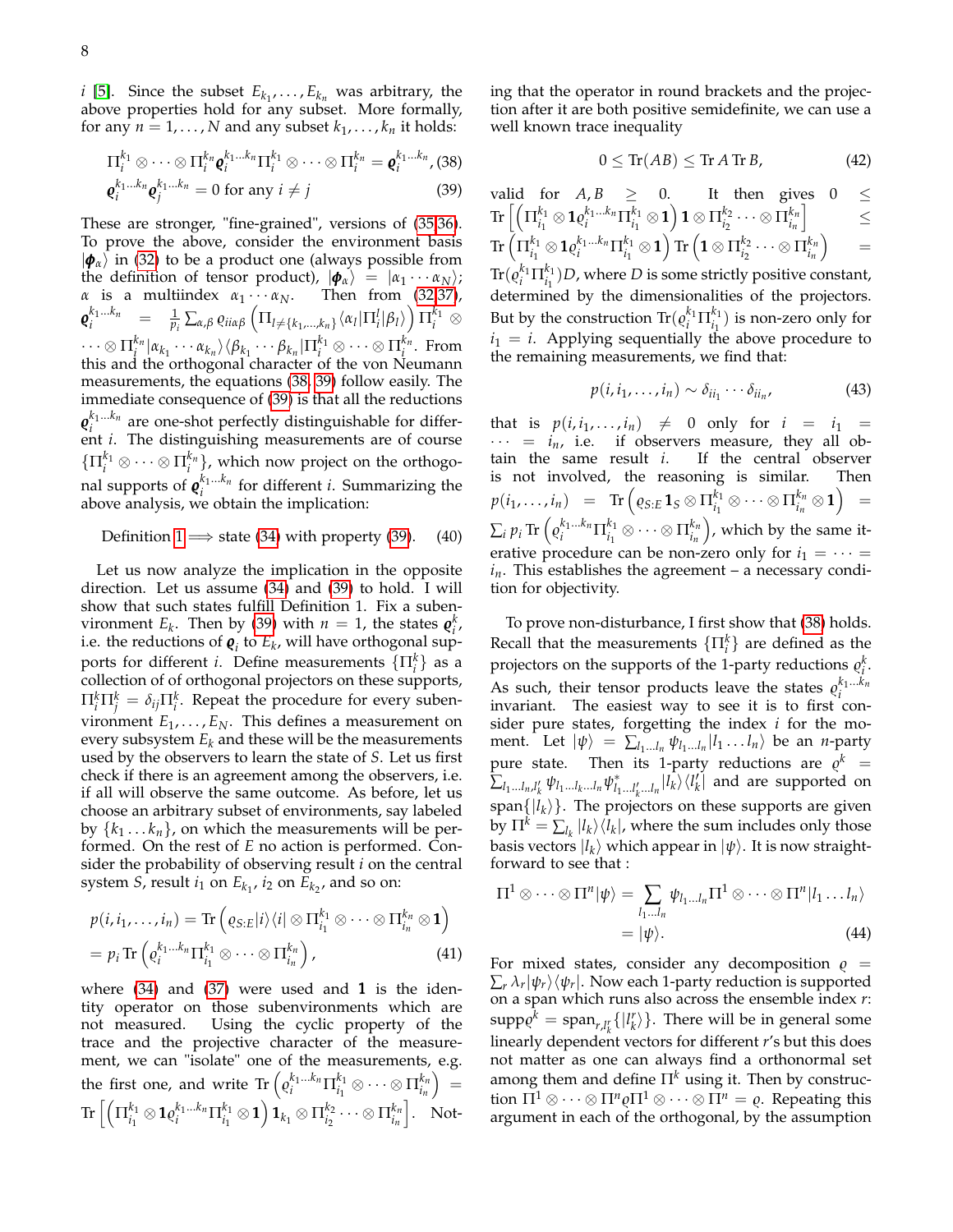[\(39\)](#page-7-0), sectors *i*, we arrive at [\(38\)](#page-7-0). Thus the condition [\(39\)](#page-7-0) in fact implies [\(38\)](#page-7-0).

The last step is to show that [\(38\)](#page-7-0) implies Bohr nondisturbance. Consider as before an arbitrary subset of environments, labeled by  $\{k_1 \ldots k_n\}$ , on which the measurements will be applied. The rest of the environment is left untouched. The average post-measurement state then satisfies:

$$
\sum_{i} \left( \prod_{i}^{k_{1}} \otimes \cdots \otimes \prod_{i}^{k_{n}} \otimes \mathbf{1} \right) \varrho_{S:E} \left( \prod_{i}^{k_{1}} \otimes \cdots \otimes \prod_{i}^{k_{n}} \otimes \mathbf{1} \right)
$$
\n
$$
= \sum_{i,j} p_{j} |j\rangle \langle j| \otimes
$$
\n
$$
\otimes \left( \prod_{i}^{k_{1}} \otimes \cdots \otimes \prod_{i}^{k_{n}} \otimes \mathbf{1} \right) \varrho_{j} \left( \prod_{i}^{k_{1}} \otimes \cdots \otimes \prod_{i}^{k_{n}} \otimes \mathbf{1} \right) (45)
$$
\n
$$
= \sum_{i} p_{i} |i\rangle \langle i| \otimes
$$
\n
$$
\otimes \left( \prod_{i}^{k_{1}} \otimes \cdots \otimes \prod_{i}^{k_{n}} \otimes \mathbf{1} \right) \varrho_{i} \left( \prod_{i}^{k_{1}} \otimes \cdots \otimes \prod_{i}^{k_{n}} \otimes \mathbf{1} \right) (46)
$$

$$
= \sum_{i} p_{i} |i\rangle\langle i| \otimes \mathbf{Q}_{i} = \varrho_{S:E}, \qquad (47)
$$

where in the first step [\(34\)](#page-6-5) was used. Next, by construction  $\Pi_i^k$  project on the subspace orthogonal to the support of  $\boldsymbol{\varrho}_j$  for  $i \neq j$  implying that the only non-zero terms in the double sum are those with  $i = j$ . In the final step [\(38\)](#page-7-0) was used again, trivially extended by the identity to the whole  $\boldsymbol{\varrho}_i$ . This concludes the proof of Bohr non-disturbance and hence the reverse implication to [\(40\)](#page-7-1). The above proof can be repeated without a change when the direct observer measures as well in the basis  $|i\rangle$ .

Summarizing, thanks to the structure [\(34](#page-6-5)[,39\)](#page-7-0), each of the observers (or groups of them) will obtain the same result *i*, identical to what the direct observer will measure, thus unambiguously identifying the state of *S*. Moreover, the whole state  $\varrho_{S:E}$  will be unchanged by such measurements once the results are forgotten (irrespectively if all of the measurements are performed or only some), reproducing [\(30\)](#page-6-0) as a consequence. Thus, many independent observers find out the state of *S* without Bohr-disturbing it or one another and one recovers Def. [1.](#page-0-1) This gives the central result of the SBS approach:

#### <span id="page-8-0"></span>**Theorem 5** (SBS)**.**

#### *Definition*  $1 \Longleftrightarrow$  *state* [\(34\)](#page-6-5) *with property* [\(39\)](#page-7-0),

in the sense that [\(34](#page-6-5)[,39\)](#page-7-0) is the only state structure compatible with Def. [\(1\)](#page-0-1). The above version of the SBS theorem together with its proof is a substantial generalization of the original result from [\[5\]](#page-14-3) as nothing is assumed about the structure of the states  $\boldsymbol{\varrho}_i$  apart from [\(39\)](#page-7-0). In the original SBS derivation [\[5\]](#page-14-3) an additional assumption of the, so called, strong independence was used: The only correlation between the parts of the environment is common information about the system. This forces a fully product structure (cf. [\[38\]](#page-16-1)):

<span id="page-8-1"></span>
$$
\mathbf{q}_i = \varrho_i^1 \otimes \cdots \otimes \varrho_i^k \otimes \cdots, \qquad (48)
$$

with  $\varrho_i^k \varrho_{i' \neq i}^k = 0$ , which finally gives a state structure originally known as SBS:

$$
\varrho_{SBS} = \sum_{i} p_i |i\rangle\langle i| \otimes \varrho_i^1 \otimes \cdots \otimes \varrho_i^k \otimes \cdots, \quad \varrho_i^k \varrho_{i' \neq i}^k = 0.
$$
\n(49)

The only reason for adding the strong independence condition was admittedly to reproduce state structures found by the same authors in concrete models (e.g. in [\[4\]](#page-14-2)) and it is not needed for the objectivity per se as Theorem [5](#page-8-0) shows and as was also noted in [\[6\]](#page-14-4). Abandoning strong independence leads to what has been called strong quantum Darwinism [\[6\]](#page-14-4). I will discuss it in the next Section.

One important property has to be mentioned: SBS states [\(49\)](#page-8-1), or their more general form [\(34](#page-6-5)[,39\)](#page-7-0), imply quantum Darwinism condition [\(1\)](#page-1-1) thanks to the orthogonality condition [\(39\)](#page-7-0). Indeed, let us choose an arbitrary fraction  $0 < f \leq 1$  and consider a subset of  $fN$ environments denoted *f E*. To calculate quantum mutual information of the reduced state  $\varrho_{S:FE}$ , first note that by  $(34)$ :

$$
\varrho_{S:FE} = \sum_{i} p_i |i\rangle\langle i| \otimes \text{Tr}_{E\setminus fE} \mathbf{Q}_i \tag{50}
$$

$$
\equiv \sum_{i} p_{i} |i\rangle\langle i| \otimes \mathbf{e}_{fi}
$$
 (51)

Let us now calculate all the necessary von Neumann en-tropies one by one, following the definition [\(2\)](#page-1-3).  $\mathcal{H}(S) \equiv$  $\mathcal{H}(\varrho_S) = \mathcal{H}(\sum_i p_i|i\rangle\langle i|) = H(p_i)$  (the Shannon entropy of  $p_i$ ).  $\mathcal{H}(fE) \equiv \mathcal{H}(\text{Tr}_S \varrho_{S \cdot fE}) = \mathcal{H}(\sum_i p_i \varrho_{fi})$ . Since by [\(39\)](#page-7-0) all  $\boldsymbol{\varrho}_{fi}$  have orthogonal supports for different *i*, we can easily write down the spectral decomposition of  $\mathbf{g}_{fi}$ ,  ${\bf n}$ amely  ${\bm \varrho}_{fi} = \sum_{\alpha} \lambda_{i\alpha} |{\bm \psi}_{i\alpha}\rangle \langle{\bm \psi}_{i\alpha}|$ , where  $\langle{\bm \psi}_{i\alpha}|{\bm \psi}_{j\beta}\rangle = \delta_{ij}\delta_{\alpha\beta}$ and  $\lambda_{i\alpha} \geq 0$ ,  $\sum_{\alpha} \lambda_{i\alpha} = 1$  for every *i*. Thus one obtains:

$$
\mathcal{H}(fE) = \mathcal{H}(\sum_{i} p_{i} \sum_{\alpha} \lambda_{i\alpha} |\boldsymbol{\psi}_{i\alpha}\rangle \langle \boldsymbol{\psi}_{i\alpha}|)
$$
(52)

$$
= -\sum_{i,\alpha} p_i \lambda_{i\alpha} \log(p_i \lambda_{i\alpha}) = H(p_i) + \sum_i p_i H(\lambda_{i\alpha})
$$
 (53)

$$
\equiv \mathcal{H}(S) + \sum_{i} p_i \mathcal{H}(\boldsymbol{\varrho}_{fi}). \tag{54}
$$

Calculation of the remaining entropy  $\mathcal{H}(\varrho_{S: fE})$  gives exactly the same result since the spectral decomposition of  $\varrho_{S: fE}$  reads  $\varrho_{S: fE} = \sum_{i} p_i \sum_{\alpha} \lambda_{i\alpha} |i\rangle \langle i| \otimes |\psi_{i\alpha}\rangle \langle \psi_{i\alpha}|$ . Thus from  $(2)$ :

<span id="page-8-2"></span>
$$
\mathcal{I}(S: fE) = \mathcal{H}(S) + \mathcal{H}(S) + \sum_{i} p_i \mathcal{H}(\mathbf{Q}_{fi})
$$

$$
-\mathcal{H}(S) - \sum_{i} p_i \mathcal{H}(\mathbf{Q}_{fi}) = \mathcal{H}(S) \tag{55}
$$

and this holds for any fraction  $f$ . We thus reproduce the condition [\(1\)](#page-1-1), identifying each environment  $E_k$  with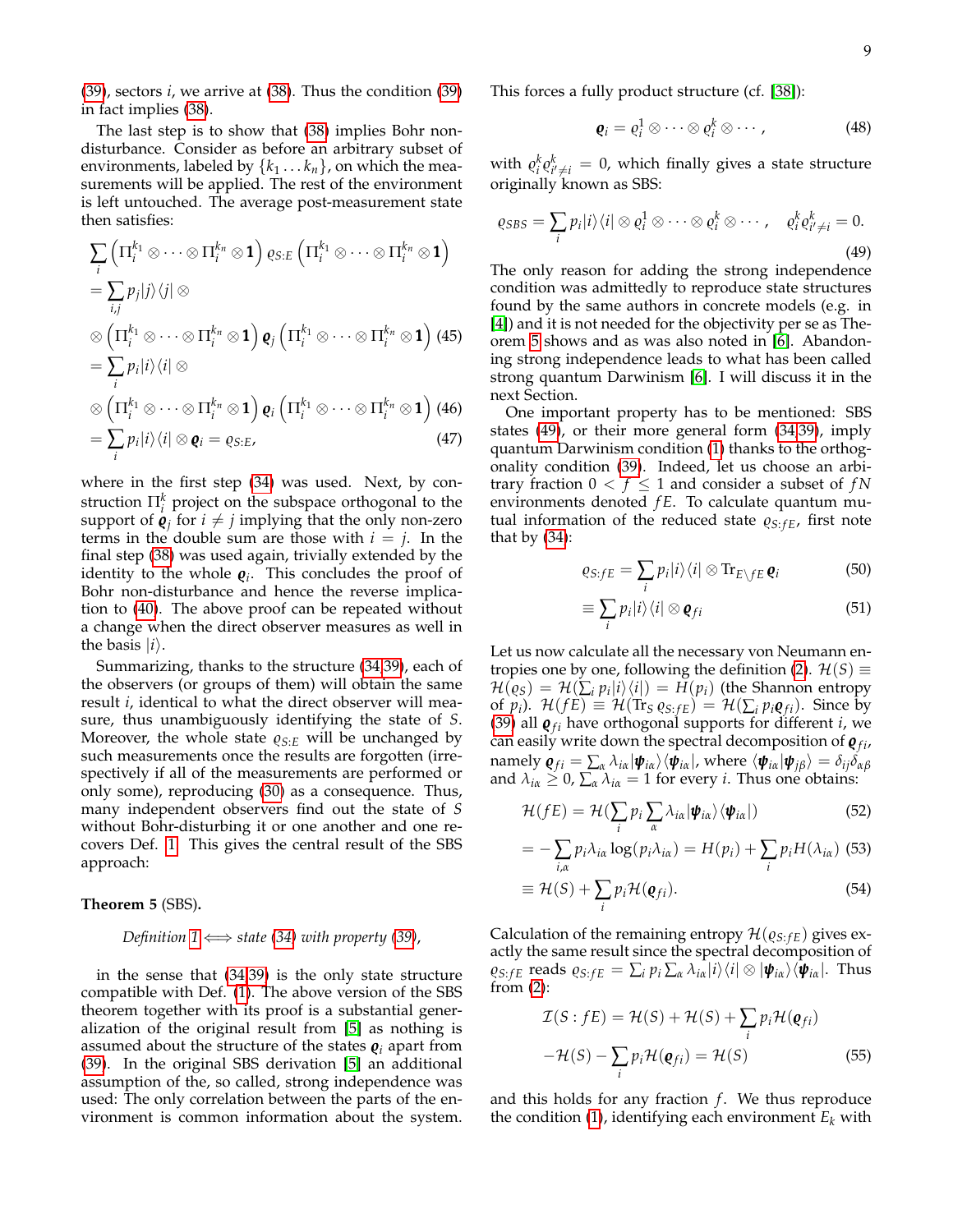the critical fraction  $f_0$  of [\(1\)](#page-1-1). (for more rigorous proof albeit in less general setting of [\(49\)](#page-8-1) but including error estimations see [\[4,](#page-14-2) [39\]](#page-16-2)). Thus SBS, both in its general version [\(34,](#page-6-5) [39\)](#page-7-0) and more particular [\(49\)](#page-8-1), is a stronger condition than the quantum Darwinism [\(1\)](#page-1-1):

$$
SBS \Longrightarrow Quantum \; Darwinism. \tag{56}
$$

But more importantly it is obtained using a very different philosophy: Through the formalization of Def. [1](#page-0-1) rather than heuristic arguments. Quite surprisingly, this has lead to a unique quantum state structure. In a sense, a philosophical notion of objectivity has been translated to quantum states. The question if the opposite implication holds, i.e. if [\(1\)](#page-1-1) implies SBS turned out to be a difficult mathematical problem, solved in [\[6\]](#page-14-4) and discussed in the next Section.

Interestingly, SBS states [\(49\)](#page-8-1) have been known in quantum Darwinism literature, at least in their simpler, pure version (see e.g. [\[14\]](#page-15-6)). They appeared under the name of branching states (more precisely, branching states are quantum correlated states whose reductions are SBS). However, they were used only as examples of states satisfying quantum Darwinism condition [\(1\)](#page-1-1) and their fundamental meaning as the only state structures compatible with the objectivity Definition [1](#page-0-1) has not been recognized. It was only done in [\[4,](#page-14-2) [5\]](#page-14-3).

A search for SBS states in concrete applications is the hard part of the program as there are no universal tools yet allowing to obtain solutions for the dynamics of the central system plus a part of the environment. Master equation methods are of no use here due to the nature of the Born approximation, cutting the influence of the central system on the environment. The more appropriate limit is the recoiless limit, where the the recoil of the central system due to the environment is neglected. The search is then performed in two steps: i) first a part of the environment is neglected as unobserved and decoherence checked; ii) the next step is to check if the structure [\(49\)](#page-8-1) appears after the decoherence and if the states  $\rho_i^k$  are orthogonal; the last test is performed using state fidelity as a convenient distinguishability measure [\[40\]](#page-16-3). In many situations a single environment does not carry enough information and a grouping into so called macrofractions is preformed [\[4\]](#page-14-2) (see also [\[2\]](#page-14-6)). The approach to SBS is then governed, at least for pure dephasing Hamiltonians, by the approach theorem [\[39\]](#page-16-2) bounding the trace distance of the actual state to the nearest SBS state by the decoherence factor and pairwise state fidelities.

By this method SBS states, or rather conditions for their formation, have been found in the most important models of open quantum system: Collisional decoherence [\[4\]](#page-14-2), Quantum Brownian Motion in the recoiless limit [\[41\]](#page-16-4), spin-spin systems [\[37,](#page-16-0) [39\]](#page-16-2), spin-boson systems [\[42\]](#page-16-5) as well as in other models e.g. in a simple quantum electrodynamics model of a free charge [\[43\]](#page-16-6) and in the recently proposed model of gravitational decoherence [\[44\]](#page-16-7). Some interesting general results have also been obtained. Generic appearance of SBS for generalized von Neumann measurements was shown in [\[45\]](#page-16-8), suggesting that objective measurement results are due to the SBS formation at the end of the measurement process. Also SBS turned out to be more universal structures than bound to quantum theory and appear in a wide class of Generalized Probabilistic Theories (GPT) with a suitably defined objectivity notion[\[46\]](#page-16-9). In [\[47\]](#page-16-10) an interesting fact was shown that in general entanglement is needed to produce SBS states. Finally, an intriguing dependence of SBS states on quantum reference frames was found in [\[48,](#page-16-11) [49\]](#page-16-12).

### <span id="page-9-0"></span>**VI. STRONG QUANTUM DARWINISM**

That SBS states imply quantum Darwinism condition [\(1\)](#page-1-1) is a simple calculation, however the opposite implication turned out to be a difficult mathematical problem. As was shown in Section [IV,](#page-4-0) condition [\(1\)](#page-1-1) it too weak to impose SBS structure. The question how to properly supplement it was solved by Le and Olaya-Castro in [\[6\]](#page-14-4), based on an intuition that the presence of discord is the obstacle (see also [\[35,](#page-15-25) [36\]](#page-15-26)). This can inferred from Secs. [III](#page-2-0) and [IV,](#page-4-0) but historically the works [\[6,](#page-14-4) [35,](#page-15-25) [36\]](#page-15-26) where the first to explicitly name the problem. The original critique from [\[5\]](#page-14-3) was admittedly vague and heuristic, which I tried to overcome in the previous Sections. Le and Olaya-Castro establish the following, highly non-trivial and technically difficult equivalence [\[6\]](#page-14-4) (I present below a slightly improved formulation due to [\[38\]](#page-16-1)) :

<span id="page-9-2"></span>**Theorem 6** (Strong quantum Darwinism). Let  $\mathcal{H}_E$  =  $\mathcal{H}_{E_1} \otimes \cdots \otimes \mathcal{H}_{E_N}$ . Then a state  $\varrho_{S \cdot E}$  is of SBS form [\(49\)](#page-8-1) *if and only if the following conditions hold simultaneously:*

<span id="page-9-1"></span>
$$
\mathcal{I}(S:E) = \chi(E|S) \tag{57}
$$

$$
\mathcal{I}_{acc}(S: E_k) = \mathcal{H}(S) \text{ for every } k \tag{58}
$$

$$
\mathcal{I}(E_1 \cdots E_N | S) = 0 \tag{59}
$$

Above  $\chi(E|S)$  is the Holevo quantity [\[8\]](#page-15-0) defined as:

$$
\chi(E|S) \equiv \max_{\Pi^S} \left[ \mathcal{H} \left( \sum_i p_i \varrho_{E|i} \right) - \sum_i p_i \mathcal{H}(\varrho_{E|i}) \right], \quad (60)
$$

where the maximization is performed over rank-1 measurements  $\Pi^S \equiv |i\rangle\langle i|$  on *S* and  $\varrho_{E|i} \equiv \langle i|\varrho_{S:E}|i\rangle$  are the conditional post-measurement states of *E*. The quantity

$$
\mathcal{I}_{acc}(S:E) \equiv \max_{M^S} \mathcal{I}[(M^S \otimes \mathbf{1})\varrho_{S:E}], \tag{61}
$$

is the so called accessible information, with the maximization performed over generalized measurements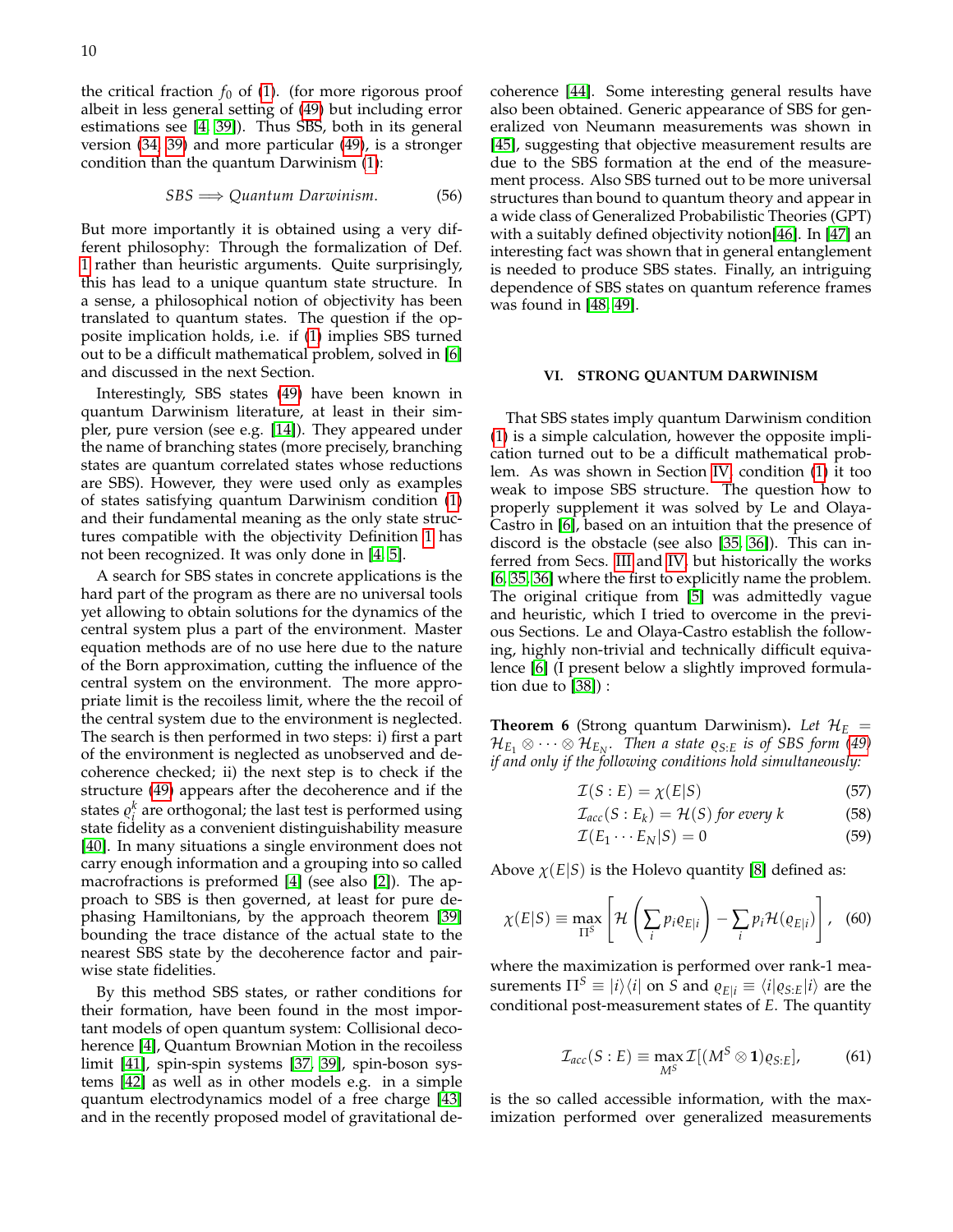*M<sup>S</sup>* on *S*. Finally:

$$
\mathcal{I}(E_1 \cdots E_N | S) \equiv \sum_{k=1}^N \mathcal{H}(E_k | S) - \mathcal{H}(E_1 \cdots E_N | S), \quad (62)
$$

is the multipartite mutual information, conditioned on *S*. The conditional von Neumann entropy is defined as:  $\mathcal{H}(E|S) \equiv \mathcal{H}(SE) - \mathcal{H}(S)$ . Conditions [\(57, 58\)](#page-9-1) are called strong quantum Darwinism. From [\(11,](#page-3-4) [12\)](#page-3-3), [\(57\)](#page-9-1) explicitly eliminates the one-sided discord *δ*(*E*|*S*) from the state  $\varrho_{S:E}$ . The second condition, [\(58\)](#page-9-1) is the saturation of the accessible information - maximum information about *S* can be recovered from any fragment of the environment. Finally, the last condition [\(59\)](#page-9-1) is the correct mathematical expression of the strong independence condition [\[38\]](#page-16-1), forcing the totally product structure [\(48\)](#page-8-0). As a result, after an elaborate mathematical derivation [\[6\]](#page-14-4) (see also [\[38\]](#page-16-1)), one obtains that the only state structure compatible with all the above conditions is the SBS structure [\(49\)](#page-8-1). As authors of [\[6\]](#page-14-4) correctly point out, the strong independence [\(59\)](#page-9-1) is not necessary per se for objectivity, i.e. it does not follow from Definition [1](#page-0-1) as the derivation in the previous Section shows. This was of course already known to the authors of [\[5\]](#page-14-3), who pointed this fact out explicitly in the formulation of their main result (Theorem 1 of [\[5\]](#page-14-3)), but nevertheless added the condition to be both: i) in agreement with at that time was discovered in models and ii) provide a sort of idealized structure where not only observers act independently, but the pieces of the environment they observe evolve independently too.

Theorem [6](#page-9-2) establishes the final missing link between the two approaches to objectivity: The informationtheoretic of quantum Darwinism and the structural of SBS. It requires both a substantial modification of [\(1\)](#page-1-1) and a relaxation of [\(49\)](#page-8-1) to [\(34,](#page-6-5) [39\)](#page-7-0) if we drop strong independence. How to check for conditions [\(57, 58\)](#page-9-1) in practice is a separate, non-trivial problem due to e.g. the presence of the Holevo quantity. Some ideas can be found in [\[50\]](#page-16-13), but what is missing is some universal approach theorem, e.g. of the type [\[39\]](#page-16-2), which would allow for some error in [\(57,58\)](#page-9-1) and bound the resulting departure from the ideal SBS.

# <span id="page-10-5"></span>**VII. CASE STUDY: SPIN-SPIN MODEL**

As an example of how objectivization process happens, I will analyze the spin-spin model of decoherence, where a central spin interacts pair-wise with environmental spins. This is one of the canonical model of quantum open systems [\[7\]](#page-14-5), with a series of practical implications. I will analyze both the SBS formation and the condition [\(1\)](#page-1-1), skipping the strong quantum Darwinism as the calculation of the accessible information and the Holevo quantity is in general a very complicated task, beyond the scope of the present work. Spin-spin model has been extensively studied from the objectivity point of view in [\[13,](#page-15-5) [37,](#page-16-0) [39,](#page-16-2) [53\]](#page-16-14). The Hamiltonian in the simplest case of the quantum measurement limit is just the interaction Hamiltonian:

<span id="page-10-1"></span>
$$
H = \frac{1}{2}\sigma_z \otimes \sum_{k=1}^{N} g_k \sigma_z^{(k)}, \qquad (63)
$$

where *k* enumerates the environment spins,  $\sigma_i$  are Pauli matrices, with  $\sigma_z^{(k)}$  denoting the matrix acting in the space of the  $k - th$  spin and  $g_k$  are coupling constants. The dynamics can be easily solved by diagonalizing the central spin observable  $\sigma_z = \sum_{m=\pm 1} m|m\rangle\langle m|$ , so that:

$$
H = \sum_{m=\pm 1} |m\rangle\langle m| \otimes \sum_{k=1}^{N} m g_k \sigma_z^{(k)}.
$$
 (64)

We then find that the evolution  $U_{S:E} = e^{-itH}$  is of so called controlled-unitary type, where the state of the central system controls which unitary is applied to the environment:

<span id="page-10-3"></span>
$$
U_{S:E} = \sum_{m=\pm 1} |m\rangle\langle m| \otimes \bigotimes_{k=1}^{N} U_m^{(k)}(t), \qquad (65)
$$

where

$$
U_m^{(k)}(t) \equiv e^{-itm g_k \sigma_z^{(k)}} \tag{66}
$$

<span id="page-10-4"></span>We assume a totally uncorrelated initial state as we will be interested in the system-environment correlations buildup and do not want to inject any initial correlations:

$$
\varrho_{S:E}(0)=\sigma_{0S}\otimes\bigotimes_{k=1}^N\varrho_{0k}.\tag{67}
$$

After evolving for time *t* and discarding a part of the environment assumed to be unobserved, we are left with the so called partially traced state:

<span id="page-10-0"></span>
$$
\varrho_{S:FE}(t) = \text{Tr}_{(1-f)E} \left[ U_{S:E} \varrho_{S:E}(0) U_{S:E}^{\dagger} \right]
$$
 (68)

$$
=\sum_{m=\pm 1}\alpha_m|m\rangle\langle m|\otimes\bigotimes_{k\in fE}e_m^{(k)}(t)\qquad\qquad(69)
$$

$$
+\sum_{m}\sum_{m'\neq m}\alpha_{mm'}\Gamma_{mm'}(t)|m\rangle\langle m'|\otimes\bigotimes_{k\in E_{obs}}U_{m}^{(k)}\varrho_{0k}U_{m'}^{(k)}(70)
$$

where

<span id="page-10-2"></span>
$$
\Gamma_{mm'}(t) \equiv \prod_{k \in (1-f)E} \text{Tr} \left[ \varrho_{0k} U_{m'}^{(k)\dagger}(t) U_m^{(k)}(t) \right] \tag{71}
$$

is the decoherence factor due to the unobserved environment  $(1 - f)E$ ,  $\alpha_{mm'} \equiv \langle m|\sigma_{0S}|m'\rangle$ ,  $\alpha_m \equiv \alpha_{mm}$  are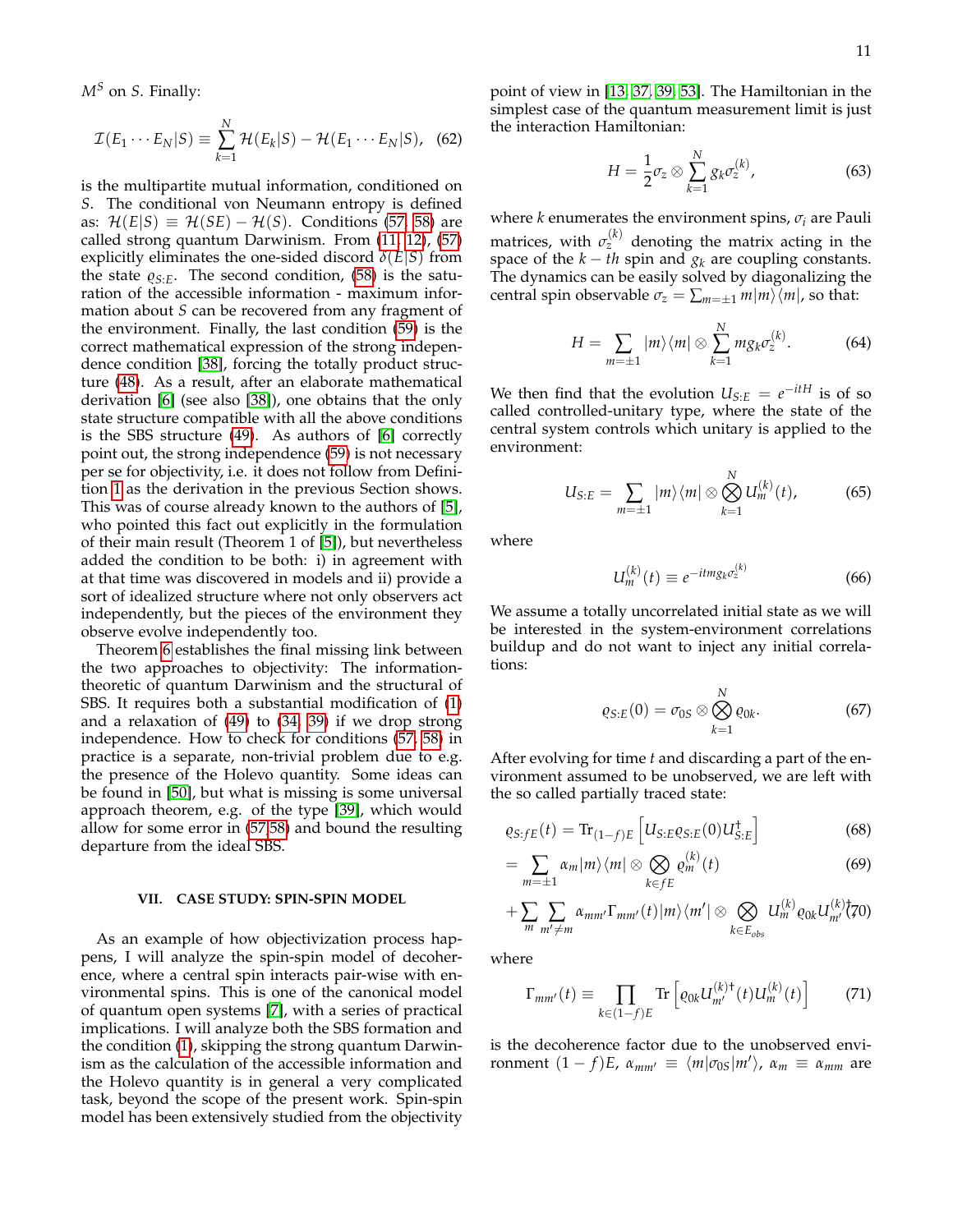the initial probabilities, and

$$
\varrho_m^{(k)}(t) \equiv U_m^{(k)} \varrho_{0k} U_m^{(k)\dagger}.
$$
 (72)

The partially traced state  $\varrho_{S:FE}(t)$  will be the main object of the study.

Let us begin the analysis with the SBS states: Under which conditions  $\varrho_{S:FE}(t)$  comes close to the nearest SBS state, so that the spin value *m* of the central spin becomes SBS objective? Intuitively, from [\(69,70\)](#page-10-0) it should happen when: i) the coherent part [\(70\)](#page-10-0) disappears and ii) the states  $\varrho_m^{(k)}(t)$  become distinguishable for  $m \neq m'$ . In [\[39\]](#page-16-2) this intuition was formalized and it was proven using standard state-discrimination techniques that for measurement Hamiltonians of the type [\(64\)](#page-10-1), the approach, in the trace norm, to the nearest SBS state is controlled by the expression:

<span id="page-11-2"></span>
$$
\frac{1}{2} \min ||\varrho_{S:E_{obs}}(t) - \varrho_{SBS}||_{tr} \leq \sum_{m \neq m'} |\alpha_{mm'}||\Gamma_{mm'}(t)| + \sum_{m \neq m'} \sqrt{\alpha_m \alpha_{m'}} \sum_{k \in (1-f)E} F\left(\varrho_m^{(k)}(t), \varrho_{m'}^{(k)}(t)\right), \tag{73}
$$

where

$$
F(\varrho, \sigma) \equiv \text{Tr}\sqrt{\sqrt{\varrho}\sigma\sqrt{\varrho}},\tag{75}
$$

(74)

is the state fidelity, appearing here as a measure of distinguishability [\[40\]](#page-16-3). Indeed, one can easily show that  $\varrho$ ,  $\sigma$  have orthogonal supports, and hence are one-shot perfect distinguishable, if and only if  $F(\sigma, \rho) = 0$ . Thus, in practical situations the approach to SBS is controlled by two functions: The usual decoherence factor [\(71\)](#page-10-2) and the state fidelity  $F\left(\varrho_{m}^{(k)}(t), \varrho_{m'}^{(k)}(t)\right)$ . Both can be easily calculated for spin-1/2 systems as all the matrices can be computed explicitly and there is only one decoherence and fidelity factor  $\Gamma_{+-}$ ,  $F_{+-}$ . (for higher spins see [\[51\]](#page-16-15)).For simplicity, let us assume that all the initial environmental states are the same  $\varrho_{0k} \equiv \varrho_0$ . Parametrizing  $\varrho_0$  using the usual Euler angles of  $SU(2)$ ,

<span id="page-11-0"></span>
$$
\varrho_0 = R(\alpha, \beta, \gamma) \text{diag}[\lambda, 1 - \lambda] R(\alpha, \beta, \gamma)^{\dagger}, \qquad (76)
$$

we find easily that:

$$
\Gamma_{+-}(t) = \prod_{k \in (1-f)E} \left[ \cos(g_k t) + i(2\lambda - 1) \cos \beta \sin(g_k t) \right].
$$
\n(77)

Computation of the fidelity starts by noting that:

$$
F\left(\varrho_m^{(k)}(t), \varrho_{m'}^{(k)}(t)\right) =
$$
  
Tr  $\sqrt{\sqrt{\varrho_0}U_m^{(k)\dagger}(t)U_{m'}^{(k)}(t)\varrho_0 U_{m'}^{(k)\dagger}(t)U_m^{(k)}(t)\sqrt{\varrho_0}}.$  (78)

To calculate the eigenvalues of the matrix *M* inside the

square root, the best is to use the fact that the eigenvalues satisfy  $\lambda_+ + \lambda_- = \text{Tr } M$ ,  $\lambda_+ \lambda_- = \det M = 1$ . This gives:

$$
F_{+-}^{(k)}(t) = \sqrt{1 - (2\lambda - 1)^2 \sin^2 \beta \sin^2(g_k t)}.
$$
 (79)

It is clear form the above formula that the fidelity will not vanish as it is a periodic function of time. This motivates the introduction of a form of coarse-graining [\[4\]](#page-14-2): The observed part of the environment is divided into fractions, called macrofractions. As there are no direct interactions between the environmental spins, we see from [\(69\)](#page-10-0) that the state of each macrofraction is a product one:  $\varrho_m^{mac}(t) \, \equiv \, \bigotimes_{k \in \mathit{mac}} \varrho_m^{(k)}(t).$  A very useful property of the fidelity function is that it factorizes w.r.t. the tensor product so that the macrofraction fidelity becomes:

<span id="page-11-1"></span>
$$
F_{+-}^{mac}(t) = \prod_{k \in mac} \sqrt{1 - (2\lambda - 1)^2 \sin^2 \beta \sin^2(g_k t)}.
$$
 (80)

If moreover *g<sup>k</sup>* are randomized, which is the standard trick in spin environments to induce decoherence [\[7\]](#page-14-5), the product above contains random phases which will average out to a typically small value for a big enough macrofraction. The same of course applies to the decoherence factor [\(77\)](#page-11-0). Note that the ranges of products in [\(77\)](#page-11-0) and [\(80\)](#page-11-1) pertain to different parts of the environment: It is the traced out (unobserved) part in the former and a fraction of the observed part in the latter. Inserting [\(77\)](#page-11-0), [\(80\)](#page-11-1) into [\(73\)](#page-11-2) gives the final estimate of the SBS proximity. Its further analysis must be in general done numerically (see however [\[37,](#page-16-0) [39\]](#page-16-2)) and will be presented later, after I analyze the quantum Darwinism condition.

The analysis of [\(1\)](#page-1-1) in the spin-spin model was performed in [\[13\]](#page-15-5). From the definition of quantum mutual information, we obtain:

$$
\mathcal{I}(\varrho_{S:fe}) = \mathcal{H}(\varrho_S) + \mathcal{H}(\varrho_{fe}) - \mathcal{H}(\varrho_{S:fe}), \qquad (81)
$$

<span id="page-11-3"></span>where as before  $H$  denotes von Neumann entropy. Let us start with the last term. Using the specific form [\(65\)](#page-10-3) and the fully product structure of the initial state [\(67\)](#page-10-4), we may manipulate the form of  $\varrho_{S:FE}$  in the following way:

$$
\varrho_{S:FE} = \text{Tr}_{(1-f)E} \left[ U_{S:E} \varrho_{S:E}(0) U_{S:E}^{\dagger} \right] =
$$
  
\n
$$
U_{S:FE} \left[ \text{Tr}_{(1-f)E} \left( U_{S:(1-f)E} \varrho_{S:(1-f)E}(0) U_{S:(1-f)E}^{\dagger} \right) (82) \right]
$$
  
\n
$$
\otimes \varrho_{fE}(0) \left[ U_{S:FE}^{\dagger}, \right]
$$
\n(83)

where the obvious notation was used, e.g.  $U_{S:FE} \equiv$  $\sum_{m=\pm 1} |m\rangle\langle m| \otimes \bigotimes_{k \in fE} U_m^{(k)}(t)$ ,  $\varrho_{fE}(0) \;\; \equiv \;\; \bigotimes_{k \in fE} \varrho_{0k}$ and similarly for  $(1 - f)E$ . Using the facts that von Neumann entropy does not change under the unitary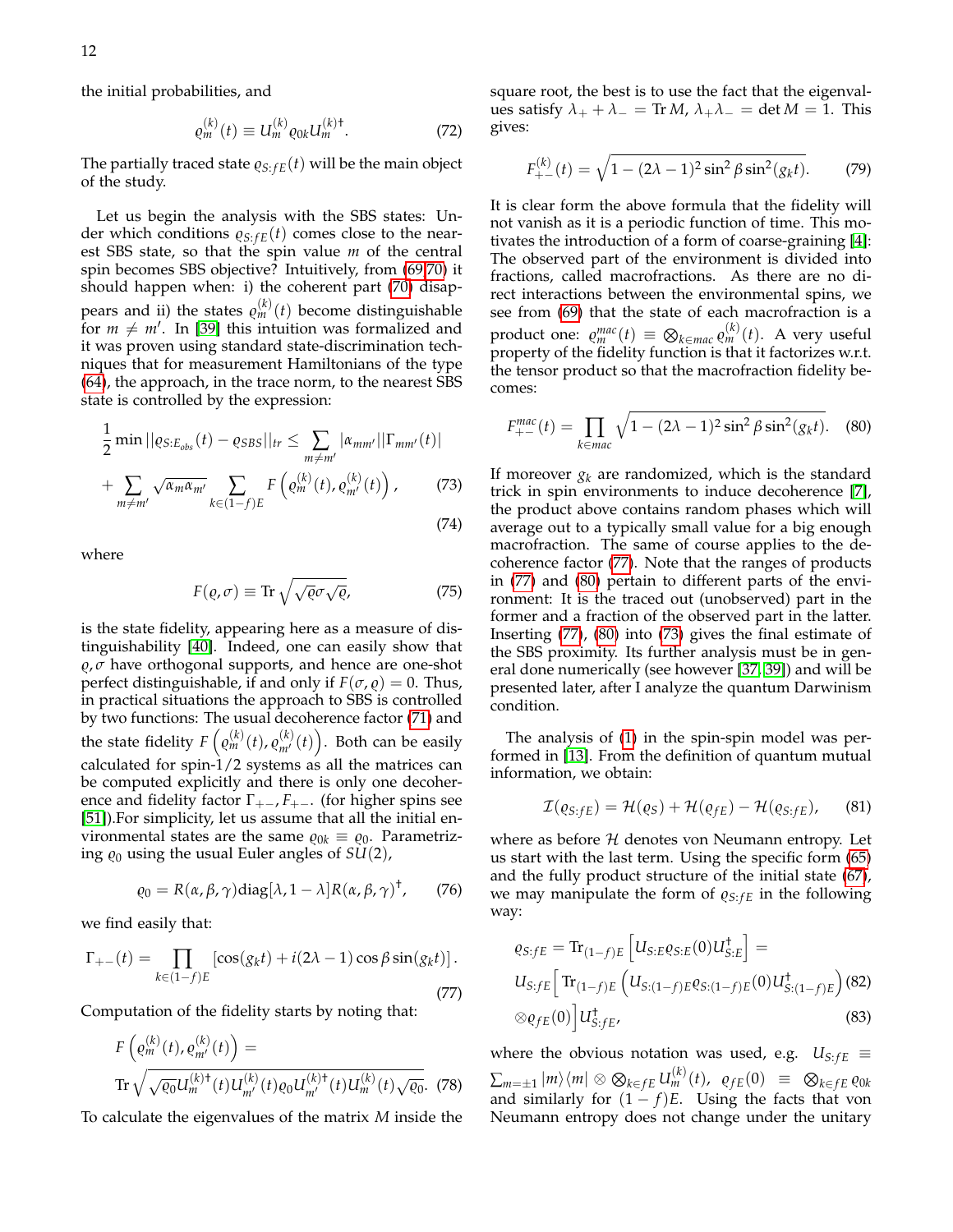rotation and  $\mathcal{H}(\rho \otimes \sigma) = \mathcal{H}(\rho) + \mathcal{H}(\sigma)$ , we obtain:

$$
\mathcal{H}(\varrho_{S:FE}) = \mathcal{H}(\varrho_{FE}(0)) + \mathcal{H}(\tilde{\varrho}_S), \tag{84}
$$

where  $\tilde{\varrho}_S \equiv \text{Tr}_{(1-f)E} (U_{S:(1-f)E} \varrho_{S:(1-f)E}(0) U_{S:(1-f)E}^{\dagger}).$ It differs from  $\varrho_S = \text{Tr}_E \varrho_{S:E}$  only in the smaller size of the traced out environment. The entropy of both  $\varrho_S$  and  $\tilde{\varrho}_S$  can be easily calulated from [\(69, 70\)](#page-10-0) and reads:

$$
\mathcal{H}(e_S) = h(\lambda^E),
$$
\n
$$
\lambda^E \equiv
$$
\n
$$
\frac{1}{2} \left( \alpha_+ + \alpha_- + \sqrt{(\alpha_+ - \alpha_-)^2 + 4|\alpha_+ - \Gamma^E_{+-}|^2} \right),
$$
\n(86)

where  $h(x) \equiv -x \log x - (1-x) \log(1-x)$  is the binary entropy, *α*'s denote the initial state parameters (cf. [69,](#page-10-0) [70\)](#page-10-0), and  $\Gamma^E_{+-}$  is the decoherence factor due to the whole of the environment, i.e. the product in [\(71\)](#page-10-2) runs over the whole of *E*. The expression for  $\mathcal{H}(\tilde{\rho}_S)$  is similar with the decoherence factor reduced to  $(1 - f)E$ , i.e. given by [\(71\)](#page-10-2). The term  $\mathcal{H}(\varrho_{fE}(0))$  is easy calculated as well due to the product structure of  $\rho_{fE}(0)$ :

$$
\mathcal{H}(\varrho_{fE}(0)) = fN \cdot h(\lambda), \tag{87}
$$

where  $\lambda$  is the eigenvalue of the initial state [\(76\)](#page-11-3). The only problematic term left is  $\mathcal{H}(\varrho_{fE})$  and not much can be done here (although see [\[13,](#page-15-5) [37,](#page-16-0) [39\]](#page-16-2))) but a numerical analysis to which I now turn.

The assumptions for the numerics are as follows. For definiteness, the environment is divided such that first *fN* spins are the observed fraction *fE* and the rest, (1 − *f*)*E*, is the traced over. This represents a toy-model for SBS with only one macrofraction. The system initial state is pure:

$$
|\psi_{0S}\rangle = \frac{|-1\rangle + |+1\rangle}{\sqrt{2}},\tag{88}
$$

so that  $\alpha_+ = \alpha_- = \alpha_{+-} = 1/2$ . The environments are all initiated in the same state with  $\lambda = 0.1$ ,  $\beta = 5/8\pi$ , cf. [\(76\)](#page-11-3). The coupling constants are drawn from a uniform distribution over [0, 1]. The calculation of  $\mathcal{H}(\varrho_{fE})$ is resource-consuming and was done only for a rather low number of spins  $N = 14$ , given the available resources. Much better simulations are available in the original works [\[13\]](#page-15-5). The results together with the SBS error function [\(73\)](#page-11-2) are presented in Fig. [1.](#page-12-0) The plot of the distance to the nearest SBS, i.e. the right hand side of [\(73\)](#page-11-2) [orange curve] denoted here by *e*, shows an initial decrease with the increased *f* , which is due to the lowering of the fidelity function with the increasing dephasing due to the higher *fN*, cf. [\(80\)](#page-11-1). From  $f = 0.3$  to approximately  $f = 0.7$  there is a slight recession, indicating the best, given the conditions, approach to a toy-SBS state with one macrofraction. It is then followed by an increase due to the increasing decoherence factor



<span id="page-12-0"></span>FIG. 1. Plots of  $\mathcal{I}(\varrho_{S:FE})$  [blue curve] and the upper bound of the distance to the nearests SBS state (cf. [\(73\)](#page-11-2)), denoted by *e* [orange curve] as a function of the observed fraction *f* for a sample realization of the coupling constants  $g_k \in [0,1]$  in the spin-spin model. The total number of spins is  $N = 14$ , the time is set to  $t = 100$ . The rest of the parameters are described in the text.



<span id="page-12-1"></span>FIG. 2. Plots of the upper bound of the distance to the nearests SBS state (cf.  $(73)$ ) for  $N = 50$  and different times. The rest of the parameters described in the text.

as less and less environments are traced over. The plot of  $\mathcal{I}(\varrho_{S:FE})$  [blue curve], the partial information plot, is less obvious to interpret as the number of spins was too small to develop the proper classicality plateau. One can see a gentle onset of it after the initial increase past  $f = 0.3$  and before the rapid grow past  $f = 0.8$ , when all possible quantum correlations start to enter  $\mathcal{I}(\varrho_{S:FE})$ . For higher *N* the plots would have been more obvious [\[13\]](#page-15-5) but it was beyond the available resources.

Thus in this example both methods show an onset of objectivity and approximately in the same region, but calculating the SBS bound [\(73\)](#page-11-2) has proven to be much more efficient, apart from the interpretation issues discussed earlier. In fact, as the upper bound in [\(73\)](#page-11-2) can be calculated analytically, plotting it for larger *N* does not present a problem. Sample results for  $N = 50$  are shown in Fig. [2,](#page-12-1) clearly indicating an approach to a toy-SBS.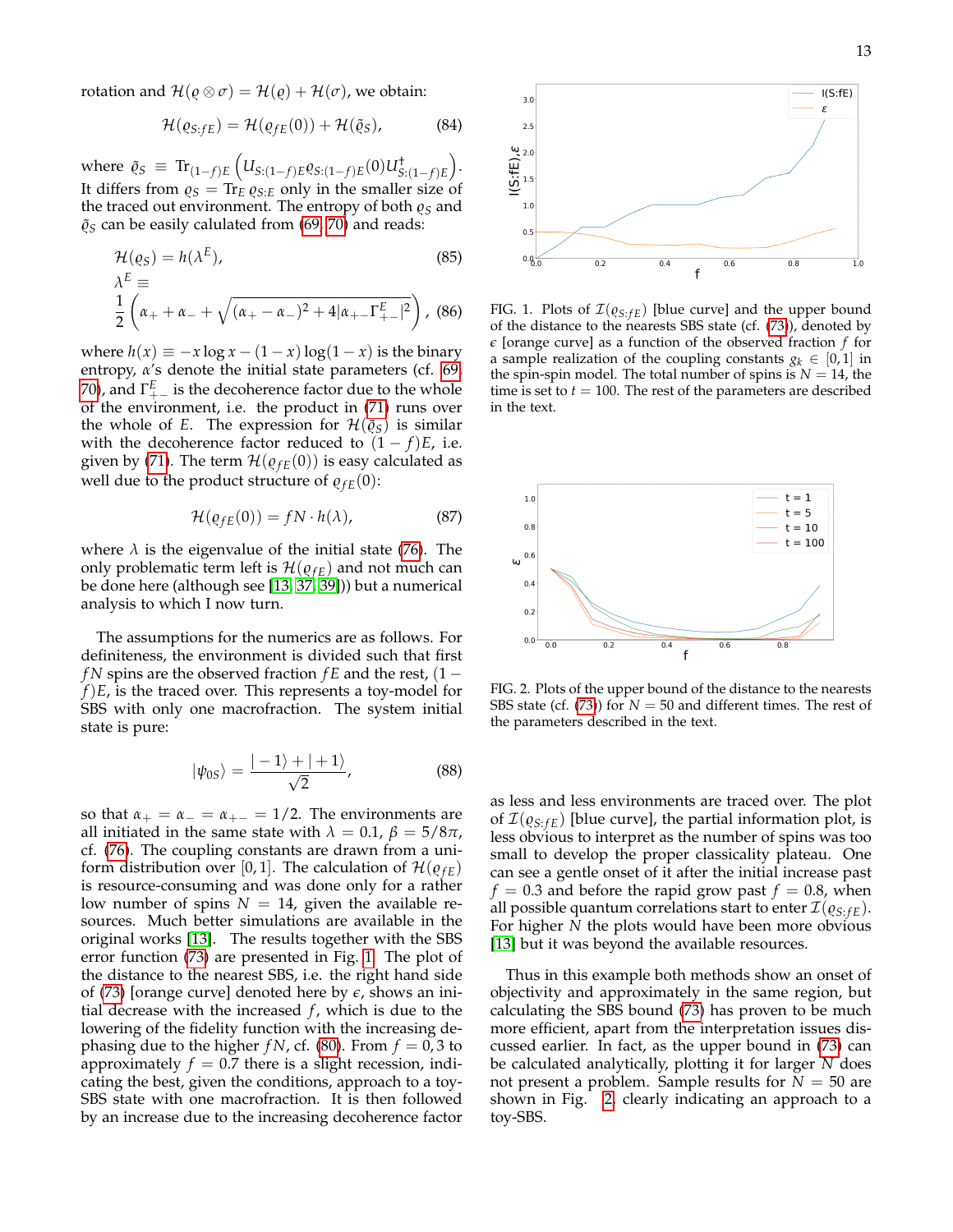# <span id="page-13-0"></span>**VIII. COMMENTS ON EXPERIMENTAL TESTS OF QUANTUM DARWINISM**

Up to author's best knowledge, three experiments have been reported so far that aimed at directly testing for quantum Darwinism in the sense of condition [\(1\)](#page-1-1) [\[18](#page-15-9)[–20\]](#page-15-10). All of them recently and with a very limited resources as the such investigations present a great experimental challenge. Of course the presented critique of the operational meaning of the condition [\(1\)](#page-1-1) does not prevent it from being measured, i.e. by performing state tomography of the global state  $\varrho_{S:E}$  and evaluating of  $\mathcal{I}(S : fE)$  for the reconstructed density matrix. Let me briefly comment on these experiments, referring the reader to the original publications for more details.

In [\[18\]](#page-15-9) four-photon states were used to generate specific qubit graph states. One of the photons was chosen as the central system *S*, while three others played the role of the environment. By a proper state engineering, two graph states were generated: Star shaped, where the environmental photons were correlated only with the central photon and diamond shaped which had also intra-environment correlations. Although the resources where rather limited to only few qubits, they were enough to observe the condition [\(1\)](#page-1-1) for the first case while not for the second. Let us closely look at the target state for the star shaped case. It is a modification of the well known cluster states [\[52\]](#page-16-16) and in the original notation of [\[18\]](#page-15-9) it reads:

$$
|G_{N+1}\rangle \equiv \prod_{j=2}^{N-2} \hat{C}(\theta_{j,j+1}) \prod_{k=2}^{N} \hat{C}(\phi_{S,k}) \left( |+\rangle_S \otimes \bigotimes_{l=2}^{N} |+\rangle_l \right), \tag{89}
$$

where  $|\pm\rangle = 1/\sqrt{2}(|0\rangle \pm |1\rangle)$  and

*k*=*n*+2

$$
\hat{C}(\phi_{j,k}) \equiv |0\rangle\langle 0|_j \otimes \mathbf{1}_k + |1\rangle\langle 1|_j \otimes \begin{pmatrix} 1 & 0 \\ 0 & e^{i\phi_{j,k}} \end{pmatrix}_k.
$$
 (90)

Star shaped state corresponds to  $\theta_{j,j+1} = 0$ ,  $\phi_{S,k} = \pi$ for all *j*, *k*. Let us pick any fraction of the environment, say first *n* environmental qubits so that in our notation  $fE = \{2, \ldots, n+1\}$ . Then:

$$
\varrho_{S: fE} = \text{Tr}_{n+2,\dots,N} |G_{N+1}\rangle \langle G_{N+1}| \tag{91}
$$

$$
= \frac{1}{2}|0\rangle\langle 0| \otimes \bigotimes_{k=n+2}^{N} |+\rangle\langle +|_{k} + \frac{1}{2}|1\rangle\langle 1| \otimes \bigotimes_{k=n+2}^{N} |-\rangle\langle -|_{k} + \frac{1}{2}\left(\langle -|+\rangle^{n}|0\rangle\langle 1|\otimes \bigotimes_{k=n+2}^{N} |+\rangle\langle -|_{k} + \text{h.c.}\right) \tag{92}
$$

$$
+\frac{1}{2}\left(\underbrace{\langle-|+\rangle^{n}}_{0}|0\rangle\langle 1|\otimes \bigotimes_{k=n+2}|+\rangle\langle-|_{k}+h.c.\right) \tag{92}
$$
\n
$$
=\frac{1}{2}|0\rangle\langle 0|\otimes \bigotimes_{k=n+2}|+\rangle\langle+|_{k}+\frac{1}{2}|1\rangle\langle 1|\otimes \bigotimes_{k=n+2}|-\rangle\langle-|_{k},
$$

*k*=*n*+2

which is an SBS state [\(49\)](#page-8-1). Thus the reductions of the target experimental state were in fact SBS states and it comes as no surprise that the condition [\(1\)](#page-1-1) was observed because of [\(55\)](#page-8-2). In the experiment state fidelity of at least 90% was reported.

Similar situation took place in [\[19\]](#page-15-27), where a sixphoton quantum simulator was used to simulate the following global target state:

$$
|\Psi\rangle_{S:E} = (93)
$$
  

$$
\alpha|0\rangle_{S} \otimes \bigotimes_{i=1}^{N} |0\rangle_{i} + \beta|1\rangle_{S} \otimes \bigotimes_{i=1}^{N} \left[\cos\frac{\theta_{i}}{2}|0\rangle_{i} + \sin\frac{\theta_{i}}{2}|1\rangle_{i}\right].
$$

The authors then simulated different angels  $\theta_i$ , controlling the overlap  $\langle \theta_i | 0 \rangle$ , and observed that for all  $\theta_i = \pi$ , the results followed the condition [\(1\)](#page-1-1). Indeed, this is to be expected as reductions of  $|\Psi\rangle_{S:E}$  read:

<span id="page-13-1"></span>
$$
\text{Tr}_{1,\dots,n} |\Psi\rangle\langle\Psi|_{S:E} =
$$
\n
$$
|\alpha|^2 |0\rangle\langle 0|_S \otimes \bigotimes_{i=n+1}^N |0\rangle\langle 0|_i + |\beta|^2 |1\rangle\langle 1|_S \otimes \bigotimes_{i=n+1}^N |\theta_i\rangle\langle \theta_i|
$$
\n
$$
+\alpha\beta^*\langle \theta_i |0\rangle^n |0\rangle\langle 1|_S \otimes \bigotimes_{i=n+1}^N |0\rangle\langle \theta_i| + \text{h.c.}
$$
\n(94)

where  $|\theta_i\rangle \equiv \cos \frac{\theta_i}{2} |0\rangle + \sin \frac{\theta_i}{2} |1\rangle$ . When  $\langle \theta_i | 0 \rangle = 0$ two things happen: i) decoherence - the coherent part in the last line of [\(94\)](#page-13-1) vanishes; ii) orthogonalization the residual environmental states  $|0\rangle$ ,  $|\theta_i\rangle$  in the second line of [\(94\)](#page-13-1) become orthogonal. Thus again a branching state, whose all reductions are SBS states [\(49\)](#page-8-1), was produced and the condition [\(1\)](#page-1-1) follows from [\(55\)](#page-8-2). The authors also realize the power of the macrofraction method, introduced in in this context in [\[4\]](#page-14-2), noting that even if  $\langle \theta_i | 0 \rangle \neq 0$ , then by taking sufficiently large groups of qubits (macrofractions) their collective states become approximately orthogonal  $\langle \theta_i^{mac} | 0^{mac} \rangle =$  $\langle \theta_i | 0 \rangle^n = \cos(\theta_i / 2)^n \approx 0$ . The five 'environmental' photons were actually meant to simulate large and small fractions by varying *θ<sup>i</sup>* .

As a side note, for pure states of the environment, decoherence is equivalent to SBS as both are controlled by the same parameter - the decoherence factor. However for more realistic, noisy states of the environment, decoherence is by far not enough for SBS formation as orthogonalization must also take place (see e.g. [\[45\]](#page-16-8) for some generic SBS time scales evaluations). For example, a hot environment can be very efficient in decohering a system, while at the same time being so noisy that it carries practically no information about the system and thus no SBS can form (see e.g. [\[41\]](#page-16-4)).

Finally, in the third experiment [\[20\]](#page-15-10) nitrogen vacancy (NV) center in diamond was used as the central system with its nuclear spin surrounding as the environment. Unlike in the previous experiments, the decohereing interaction here is natural, given by the dynamics of the physical medium and not engineered. In a stateof-the-art experiment, four of the environmental spins were individually addressed and the Holevo quantity  $\chi$ ( $f$ *E*|*S*) evaluated. The central result is the experimen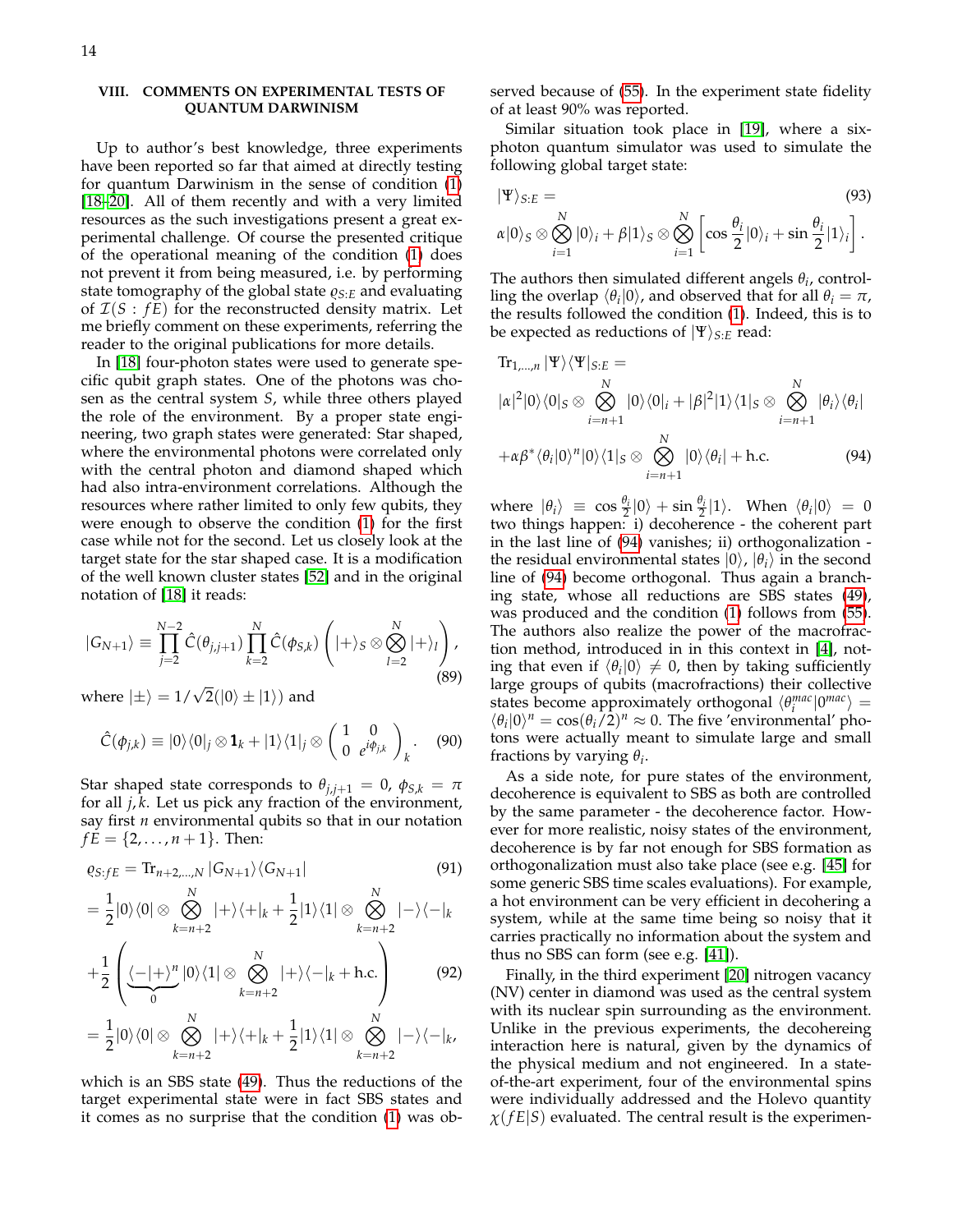tal demonstration that:

<span id="page-14-7"></span>
$$
\chi(fE|S) = \mathcal{H}(S) \text{ independently of } f,
$$
 (95)

from which quantum Darwinism is deduced, based on the operational interpretation of *χ*(*f E*|*S*) as the upper bound on a communication channel capacity. The fact that only the part of [\(1\)](#page-1-1) accessible via local measurements was considered (cf. [\(27\)](#page-5-3)), is probably the best exemplification of the problems with quantum mutual information discussed in Sections [II](#page-1-0) - [IV.](#page-4-0) Indeed, the authors clearly state that they focus only on  $\chi$ ( $fE|S$ ), as the remaining part of the quantum mutual information - the discord, involves non-local correlations which do not help in establishing objectivity. This immediately rises the question if this non-local part is at all necessary? As the SBS approach shows, it is not. At least not in the sense of Definition [1.](#page-0-1) Note that condition [\(95\)](#page-14-7) is too weak to apply the Strong quantum Darwinism Theorem [6,](#page-9-2) precisely because of the unknown discord, and hence one cannot deduce what was the underlying state structure. As a side remark, a theoretical study of SBS in NV centers has been undertaken in [\[53\]](#page-16-14) in a hope to from an interface for future SBS experiments.

#### **IX. CONCLUSIONS**

I have presented here three approaches to what one can call 'the problem of objectivity', i.e. how to recover the objective character of macroscopic world from quantum theory. This is an important aspect of the famous quantum-to-classical transition that remained overlooked throughout the decades. More precisely, I have discussed three approaches to the proposed solution know as quantum Darwinism idea, which says that information becomes objective when it is 'fit enough' to not only survive the temporal evolution, but also to proliferate in some medium (called 'environment'). The first and the most popular approach is due to the original authors of the idea, W. H. Zurek and collaborators, and is based on the information-theoretical condition employing quantum mutual information [\(1\)](#page-1-1). I have shown in detail that however intuitively appealing, it has a rather unclear operational interpretation in the quantum domain due to the generic presence of non-local correlations. This gave birth to a different approach, Spectrum Broadcast Structures, which to the contrary has a straightforward operational meaning. It builds directly from the fundamental definition of objectivity (Definition [1\)](#page-0-1) and encodes objectivity in quantum state structure [\(49\)](#page-8-1), thus providing a reference to test against in models or experiments. Finally, the two approaches are joined by the third one, strong quantum Darwinism, which identifies what additional constraints must be imposed on the quantum mutual information to make [\(1\)](#page-1-1) equivalent to (a somewhat generalized) Spectrum Broadcast Structure. It thus identifies what precisely information is responsible for objectivity.

In author's view, the SBS program and its slight generalization to strong quantum Darwinism are the most promising lines of research as both approaches have a clear operational foundation. A working hypothesis behind the SBS program is that in realistic macroscopic situations, SBS states are notoriously generated leading to what we perceive as objective world. Some hints in that direction are presented in [\[45\]](#page-16-8). There is still quite some work to be done, for example formulations of SBS theory for continuous variable systems (for initial ideas see [\[44\]](#page-16-7)) and SBS-objective motion are missing. So are experimental investigations of SBS in realistic situations.

### **ACKNOWLEDGEMENTS**

I would like to thank Mateusz Kiciński for a help with numerical simulations and preparing plots in Sectio[nVII.](#page-10-5) I acknowledge the support by Polish National Science Center (NCN) through the grant no. 2019/35/B/ST2/01896.

- <span id="page-14-0"></span>[1] H. Ollivier, D. Poulin, W. H. Zurek, *Objective properties from subjective quantum states: Environment as a witness*, Phys. Rev. Lett. **93**, 220401 (2004). DOI: [https://doi.](https://doi.org/10.1103/PhysRevLett.93.220401) [org/10.1103/PhysRevLett.93.220401](https://doi.org/10.1103/PhysRevLett.93.220401)
- <span id="page-14-6"></span>[2] R. Blume-Kohout and W. H. Zurek *Quantum Darwinism: Entanglement, branches, and the emergent classicality of redundantly stored quantum information*, Phys. Rev. A **73**, 062310 (2006). DOI: [https://doi.org/10.1103/](https://doi.org/10.1103/PhysRevA.73.062310) [PhysRevA.73.062310](https://doi.org/10.1103/PhysRevA.73.062310)
- <span id="page-14-1"></span>[3] W. H. Zurek, *Quantum Darwinism*, Nature Phys. **5**, 181 (2009). DOI: [https://doi.org/10.1038/](https://doi.org/10.1038/nphys1202) [nphys1202](https://doi.org/10.1038/nphys1202)
- <span id="page-14-2"></span>[4] J. K. Korbicz, R. Horodecki, and P. Horodecki, *Objectivity Through State Broadcasting: The Origins Of Quantum Dar-*

*winism*, Phys. Rev. Lett. **112**, 120402 (2014). DOI: [https:](https://doi.org/10.1103/PhysRevLett.112.120402) [//doi.org/10.1103/PhysRevLett.112.120402](https://doi.org/10.1103/PhysRevLett.112.120402)

- <span id="page-14-3"></span>[5] R. Horodecki, J. K. Korbicz, and P. Horodecki, *Quantum origins of objectivity* , Phys. Rev. A **91**, 032122 (2015). DOI: <https://doi.org/10.1103/PhysRevA.91.032122>
- <span id="page-14-4"></span>[6] T. P. Le and A. Olaya-Castro, *Strong Quantum Darwinism and Strong Independence is equivalent to Spectrum Broadcast Structure*, Phys. Rev. Lett. **122**, 010403 (2019). DOI: [https://doi.org/10.1103/](https://doi.org/10.1103/PhysRevLett.122.010403) [PhysRevLett.122.010403](https://doi.org/10.1103/PhysRevLett.122.010403)
- <span id="page-14-5"></span>[7] H.-P. Breuer and F. Petruccione, *The Theory of Open Quantum Systems*, Oxford University Press, Oxford (2002); E. Joos, et al., *Decoherence and the Appearancs of a Classical World in Quantum Theory*, Springer, Berlin (2003);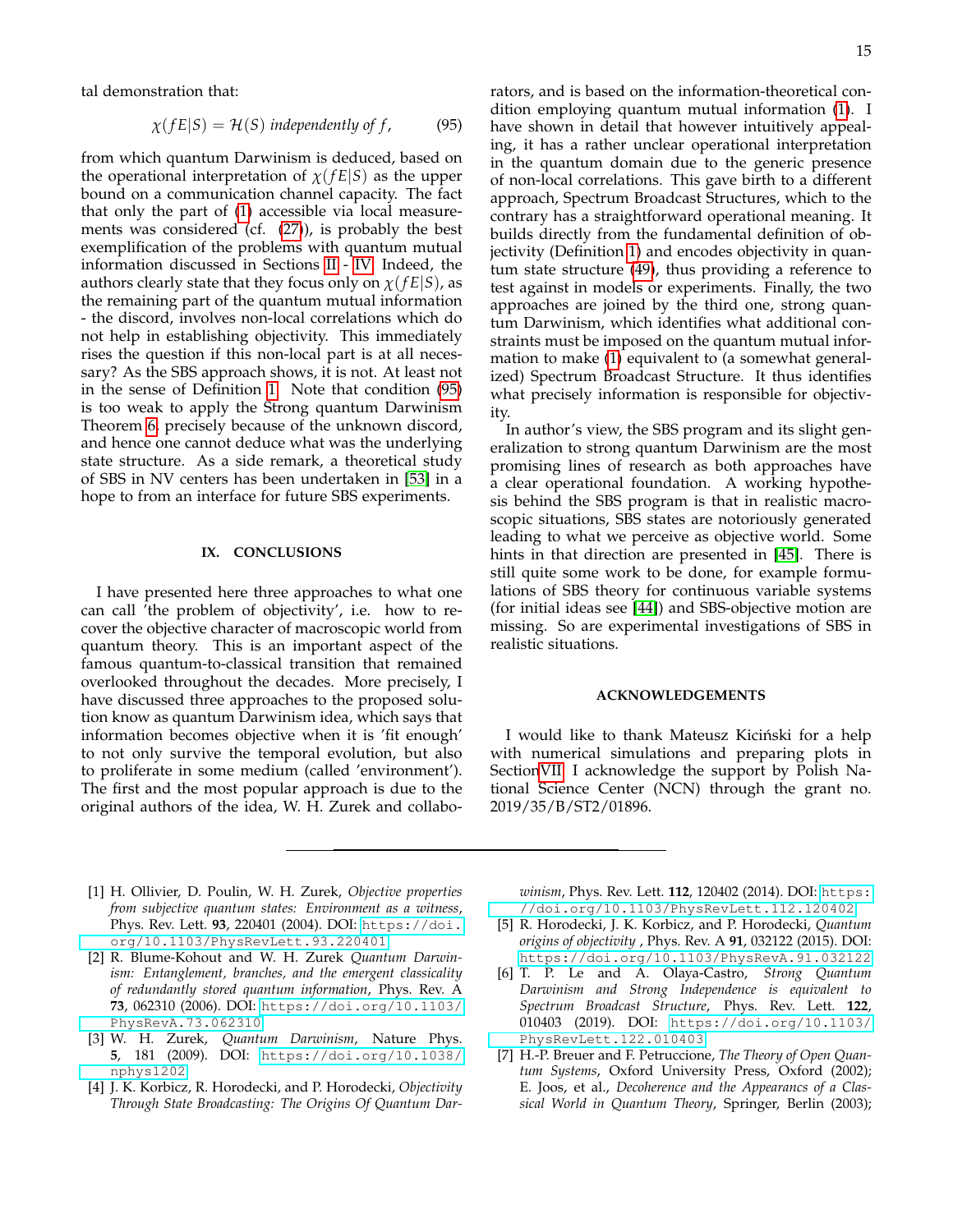M. Schlosshauer, *Decoherence and the Quantumto- Classical Transition*, Springer, Berlin (2007).

- <span id="page-15-0"></span>[8] M. A. Nielsen and I. L. Chuang, *Quantum Computation and Quantum Information*, Cambridge University Press, Cambridge (2002).
- <span id="page-15-1"></span>[9] W. H. Zurek, *Pointer basis of quantum apparatus: Into what mixture does the wave packet collapse?*, Phys. Rev. D, **24**, 1516 (1981). DOI: [https://doi.org/10.1103/](https://doi.org/10.1103/PhysRevD.24.1516) [PhysRevD.24.1516](https://doi.org/10.1103/PhysRevD.24.1516)
- <span id="page-15-2"></span>[10] C. J. Riedel and W. H. Zurek, *Quantum Darwinism in an Everyday Environment: Huge Redundancy in Scattered Photons*, Phys. Rev. Lett. **105**, 020404 (2010). DOI: [https:](https://doi.org/10.1103/PhysRevLett.105.020404) [//doi.org/10.1103/PhysRevLett.105.020404](https://doi.org/10.1103/PhysRevLett.105.020404)
- <span id="page-15-3"></span>[11] R. Blume-Kohout and W. H. Zurek, *Quantum Darwinism in Quantum Brownian Motion*, Phys. Rev. Lett. **101**, 240405 (2008). DOI: [https://doi.org/10.1103/](https://doi.org/10.1103/PhysRevLett.101.240405) [PhysRevLett.101.240405](https://doi.org/10.1103/PhysRevLett.101.240405)
- <span id="page-15-4"></span>[12] J. P. Paz and A. J. Roncaglia, *Redundancy of classical and quantum correlations during decoherence*, Phys. Rev. A **80**, 042111 (2009). DOI [:https://doi.org/10.1103/](:https://doi.org/10.1103/PhysRevA.80.042111) [PhysRevA.80.042111](:https://doi.org/10.1103/PhysRevA.80.042111)
- <span id="page-15-5"></span>[13] F. M. Cucchietti, J. P. Paz, W. H. Zurek, *Decoherence from spin environments*, Phys. Rev. A **72**, 052113 (2005) DOI: [https://doi.org/10.1103/PhysRevA.](https://doi.org/10.1103/PhysRevA.72.052113) [72.052113](https://doi.org/10.1103/PhysRevA.72.052113); M. Zwolak, C. J. Riedel, and W. H. Zurek, *Amplification, Decoherence, and the Acquisition of Information by Spin Environments*, Scientific Reports **6**, 25277 (2016). DOI: [https://doi.org/10.1038/](https://doi.org/10.1038/srep25277) [srep25277](https://doi.org/10.1038/srep25277)
- <span id="page-15-6"></span>[14] M. Zwolak and W. H. Zurek, *Complementarity of quantum discord and classically accessible information*, Scientific Reports **3**, 1729 (2013). DOI: [https://doi.org/10.](https://doi.org/10.1038/srep01729) [1038/srep01729](https://doi.org/10.1038/srep01729)
- [15] M. Zwolak, C. J. Riedel, and W. H. Zurek, *Amplification, redundancy, and quantum Chernoff information*, Phys. Rev. Lett. **112**, 140406 (2014). DOI: [https://doi.org/10.](https://doi.org/10.1103/PhysRevLett.112.140406) [1103/PhysRevLett.112.140406](https://doi.org/10.1103/PhysRevLett.112.140406)
- <span id="page-15-7"></span>[16] F. G. S. L. Brandao, M. Piani, P. Horodecki, *Generic emergence of classical features in quantum Darwinism*, Nat. Comm. **6**, 7908 (2015). DOI: [https://doi.org/10.](https://doi.org/10.1038/ncomms8908) [1038/ncomms8908](https://doi.org/10.1038/ncomms8908)
- <span id="page-15-8"></span>[17] S. Lorenzo, M. Paternostro, G. M. Palma, *(Anti-)Zenobased dynamical control of the unfolding of quantum Darwinism*, Phys. Rev. Research **2**, 013164 (2020) DOI: [https://doi.org/10.1103/PhysRevResearch.](https://doi.org/10.1103/PhysRevResearch.2.013164) [2.013164](https://doi.org/10.1103/PhysRevResearch.2.013164); S. M. Oliveira, A. L. de Paula Jr., R. C. Drumond, *Quantum Darwinism and non-Markovianity in a model of quantum harmonic oscillators*, Phys. Rev. A **100**, 052110 (2019). DOI: [https:](https://doi.org/10.1103/PhysRevA.100.052110) [//doi.org/10.1103/PhysRevA.100.052110](https://doi.org/10.1103/PhysRevA.100.052110)
- <span id="page-15-9"></span>[18] M. A. Ciampini, G. Pinna, P. Mataloni, and M. Paternostro, Phys. Rev. A **98**, 020101 (2018). DOI: [https:](https://doi.org/10.1103/PhysRevA.98.020101) [//doi.org/10.1103/PhysRevA.98.020101](https://doi.org/10.1103/PhysRevA.98.020101)
- <span id="page-15-27"></span>[19] M.-C. Chen, H.-S. Zhong, Y. Li, D. Wu, X.-L. Wang, L. Li, N.-L. Liu, C.-Y. Lu, and J.-W. Pan, *Emergence of classical objectivity of quantum Darwinism in a photonic quantum simulator*, Sci. Bull. **64**, 580 (2019). DOI: [https:](https://doi.org/10.1016/j.scib.2019.03.032) [//doi.org/10.1016/j.scib.2019.03.032](https://doi.org/10.1016/j.scib.2019.03.032)
- <span id="page-15-10"></span>[20] T. Unden, D. Louzon, M. Zwolak, W. H. Zurek, and F. Jelezko, *Revealing the Emergence of Classicality Using Nitrogen-Vacancy Centers*, Phys. Rev. Lett. **123**, 140402 (2019). DOI: [https://doi.org/10.1103/](https://doi.org/10.1103/PhysRevLett.123.140402) [PhysRevLett.123.140402](https://doi.org/10.1103/PhysRevLett.123.140402)
- <span id="page-15-11"></span>[21] B. Groisman, S. Popescu, and A. Winter, *Quantum, classical, and total amount of correlations in a quantum state*, Phys. Rev. A **72**, 032317 (2005). DOI: [https://doi.org/10.](https://doi.org/10.1103/PhysRevA.72.032317) [1103/PhysRevA.72.032317](https://doi.org/10.1103/PhysRevA.72.032317)
- <span id="page-15-12"></span>[22] C. H. Bennett, P. W. Shor, J. A. Smolin, A. V. Thapliyal, *Entanglement-Assisted Classical Capacity of Noisy Quantum Channels*, Phys. Rev. Lett. **83**, 3081 (1999). DOI: [https:](https://doi.org/10.1103/PhysRevLett.83.3081) [//doi.org/10.1103/PhysRevLett.83.3081](https://doi.org/10.1103/PhysRevLett.83.3081)
- <span id="page-15-13"></span>[23] H. Ollivier and W. H. Zurek, *Quantum Discord: A Measure of the Quantumness of Correlations*, Phys. Rev. Lett. **88**, 017901 (2001). DOI: [https://doi.org/10.1103/](https://doi.org/10.1103/PhysRevLett.88.017901) [PhysRevLett.88.017901](https://doi.org/10.1103/PhysRevLett.88.017901)
- <span id="page-15-14"></span>[24] K. Modi, *A pedagogical overview of quantum discord*, Open Syst. Inf. Dyn., **21**, 1440006 (2014). DOI: [https://doi.](https://doi.org/10.1142/S123016121440006X) [org/10.1142/S123016121440006X](https://doi.org/10.1142/S123016121440006X)
- <span id="page-15-15"></span>[25] S. Luo, *Using measurement-induced disturbance to characterize correlations as classical or quantum*, Phys. Rev. A **77**, 022301 (2008), DOI: [https://doi.org/10.1103/](https://doi.org/10.1103/PhysRevA.77.022301) [PhysRevA.77.022301](https://doi.org/10.1103/PhysRevA.77.022301). S. Wu, U. V. Poulsen, and K. Molmer, *Correlations in local measurements on a quantum state, and complementarity as an explanation of nonclassicality*, Phys Rev A **80**, 032319 (2009). DOI: [https://doi.](https://doi.org/10.1103/PhysRevA.80.032319) [org/10.1103/PhysRevA.80.032319](https://doi.org/10.1103/PhysRevA.80.032319)
- <span id="page-15-16"></span>[26] A. Ferraro, L. Aolita, D. Cavalcanti, F. M. Cucchietti, and A. Acin, *Almost all quantum states have non-classical correlations*, Phys. Rev. A **81**, 052318 (2010). DOI: [https:](https://doi.org/10.1103/PhysRevA.81.052318) [//doi.org/10.1103/PhysRevA.81.052318](https://doi.org/10.1103/PhysRevA.81.052318)
- <span id="page-15-17"></span>[27] A. Einstein, B. Podolsky, and N. Rosen, *Can Quantum-Mechanical Description of Physical Reality Be Considered Complete?*, Phys. Rev. **47**, 777 (1935). DOI: [https://](https://doi.org/10.1103/PhysRev.47.777) [doi.org/10.1103/PhysRev.47.777](https://doi.org/10.1103/PhysRev.47.777)
- <span id="page-15-18"></span>[28] N. Bohr, *Can Quantum-Mechanical Description of Physical Reality Be Considered Complete?*, Phys. Rev. **48**, 696 (1935). DOI: <https://doi.org/10.1103/PhysRev.48.696>
- <span id="page-15-19"></span>[29] H. M. Wiseman, *Quantum discord is Bohr's notion of nonmechanical disturbance introduced to counter the Einstein-Podolsky-Rosen argument*, Ann. Phys. **338**, 361 (2013). DOI: <https://doi.org/10.1016/j.aop.2013.05.002>
- <span id="page-15-20"></span>[30] T. M. Cover and J. A. Thomas, *Elements of Information Theory*, Wiley & Sons, New Jersey (1991).
- <span id="page-15-21"></span>[31] E. H. Lieb and M. B. Ruskai, *Proof of the strong subadditivity of quantum-mechanical entropy*, J. Math. Phys., **14**, 1938 (1973). DOI: [https://doi.org/10.1063/1.](https://doi.org/10.1063/1.1666274) [1666274](https://doi.org/10.1063/1.1666274)
- <span id="page-15-22"></span>[32] D. Petz, *Sufficiency of channels over von Neumann algebras* Q. J. Math. **39**, 97 (1988). DOI: [https://doi.org/10.](https://doi.org/10.1093/qmath/39.1.97) [1093/qmath/39.1.97](https://doi.org/10.1093/qmath/39.1.97)
- <span id="page-15-23"></span>[33] P. Hayden, R. Jozsa, D. Petz, and A. Winter, *Structure of states which satisfy strong subadditivity of quantum entropy with equality*, Comm. Math. Phys. **246**, 359 (2004). DOI: [DOIhttps://doi.org/10.1007/](DOIhttps://doi.org/10.1007/s00220-004-1049-z) [s00220-004-1049-z](DOIhttps://doi.org/10.1007/s00220-004-1049-z)
- <span id="page-15-24"></span>[34] A. S. Holevo, *Bounds for the quantity of information transmitted by a quantum communication channel*, Probl. Peredachi Inf. **9**, 3 (1973).
- <span id="page-15-25"></span>[35] G. Pleasance and B. M. Garraway, *Application of quantum Darwinism to a structured environment*, Phys. Rev. A **96**, 062105 (2017). DOI: [https://doi.org/10.1103/](https://doi.org/10.1103/PhysRevA.96.062105) [PhysRevA.96.062105](https://doi.org/10.1103/PhysRevA.96.062105)
- <span id="page-15-26"></span>[36] T. P. Le and A. Olaya-Castro, *Objectivity (or lack thereof): Comparison between predictions of quantum Darwinism and spectrum broadcast structure*, Phys. Rev. A **98**, 032103 (2018). DOI: [https://doi.org/10.1103/](https://doi.org/10.1103/PhysRevA.98.032103) [PhysRevA.98.032103](https://doi.org/10.1103/PhysRevA.98.032103)